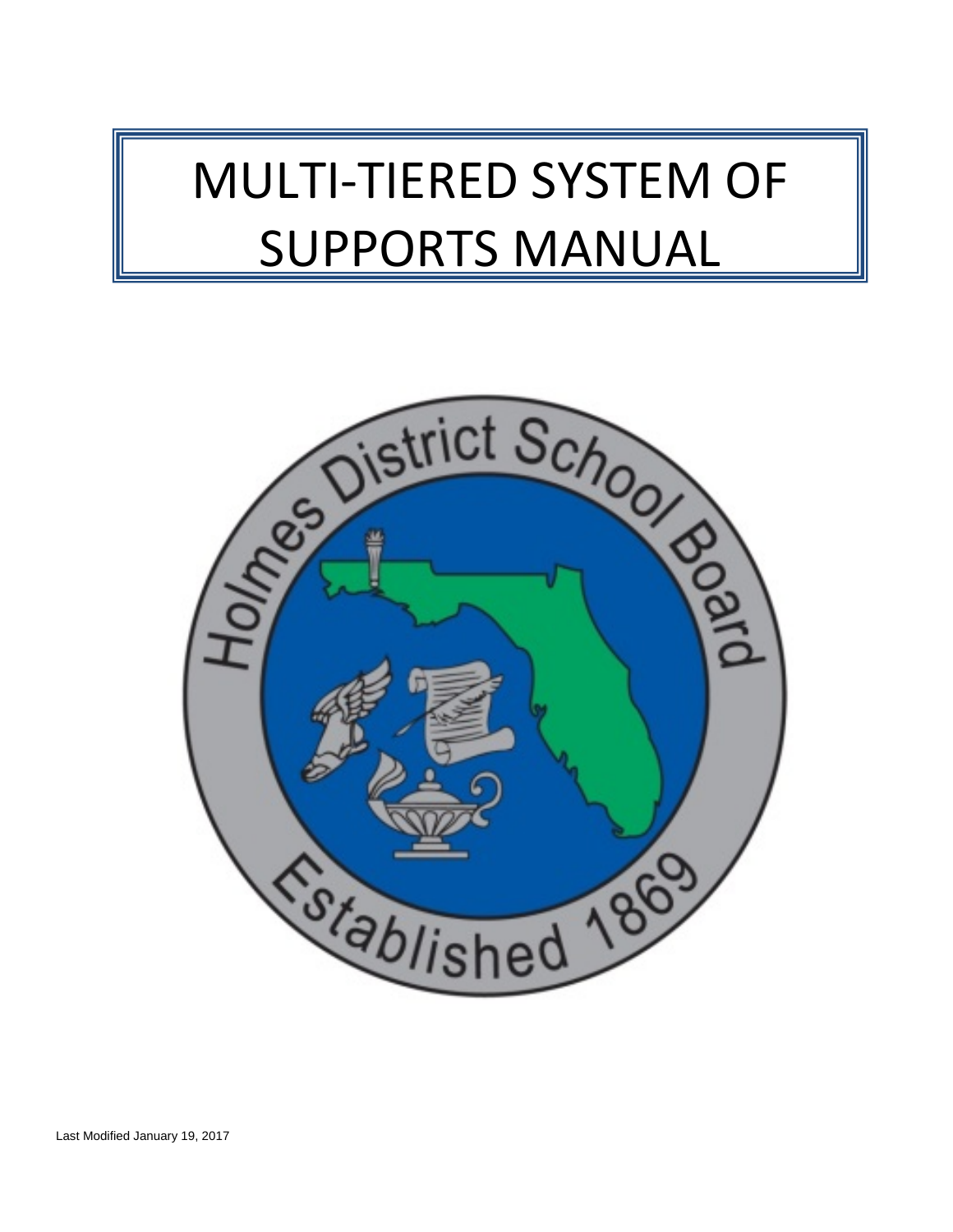# **Table of Contents**

| Legislation                                             | 4  |
|---------------------------------------------------------|----|
| <b>Federal Legislation</b><br>$\bullet$                 |    |
| Florida Legislation<br>$\bullet$                        |    |
| <b>Problem-Solving Process</b>                          | 6  |
| Problem Identification<br>$\bullet$                     |    |
| Problem Analysis<br>$\bullet$                           |    |
| <b>Intervention Design</b><br>$\bullet$                 |    |
| Response to Intervention<br>$\bullet$                   |    |
| Response to Intervention Model                          | 14 |
| <b>Interventions and Assessments</b>                    | 16 |
| Interventions<br>$\bullet$                              |    |
| Assessments<br>$\bullet$                                |    |
| Tier 1                                                  |    |
| Tier <sub>2</sub>                                       |    |
| Tier 3                                                  |    |
| Assessment/Intervention Library                         |    |
| Graphs                                                  |    |
| <b>Rtl Team/Responsibilities</b>                        | 25 |
| Core members<br>$\bullet$                               |    |
| Rotating members                                        |    |
| <b>Roles/Duties</b><br>$\bullet$                        |    |
|                                                         |    |
| <b>Rtl Meeting Format</b>                               | 27 |
| Initial meeting<br>$\bullet$<br>Follow-up meetings      |    |
| $\bullet$                                               |    |
| <b>Professional Development</b>                         | 28 |
|                                                         |    |
| <b>Parent Involvement</b>                               | 29 |
|                                                         |    |
| Funding                                                 | 30 |
|                                                         |    |
| <b>Rtl Glossary</b>                                     | 31 |
| Procedures/Forms                                        | 34 |
| Flow Chart<br>$\bullet$                                 |    |
| MTSS 1 - Student History<br>$\bullet$                   |    |
| MTSS 2 - Observations<br>$\bullet$                      |    |
| MTSS 3 - Problem Solving Worksheet                      |    |
| MTSS 4 - Tier 1 Comparison                              |    |
| MTSS 5 - Request for Intervention Team Meeting          |    |
| MTSS 6 - Intervention Meeting Parent Invitation<br>٠    |    |
| MTSS 7 - Hearing/Vision Screenings<br>$\bullet$         |    |
| MTSS 8 - Parent Notification of Intervention Activities |    |
| MTSS 9 - Social/Developmental History                   |    |

- MTSS 10 Tier II Supplemental/Strategic Interventions Plan
- MTSS 11 Tier II Small Group Intervention Documentation/Progress Monitoring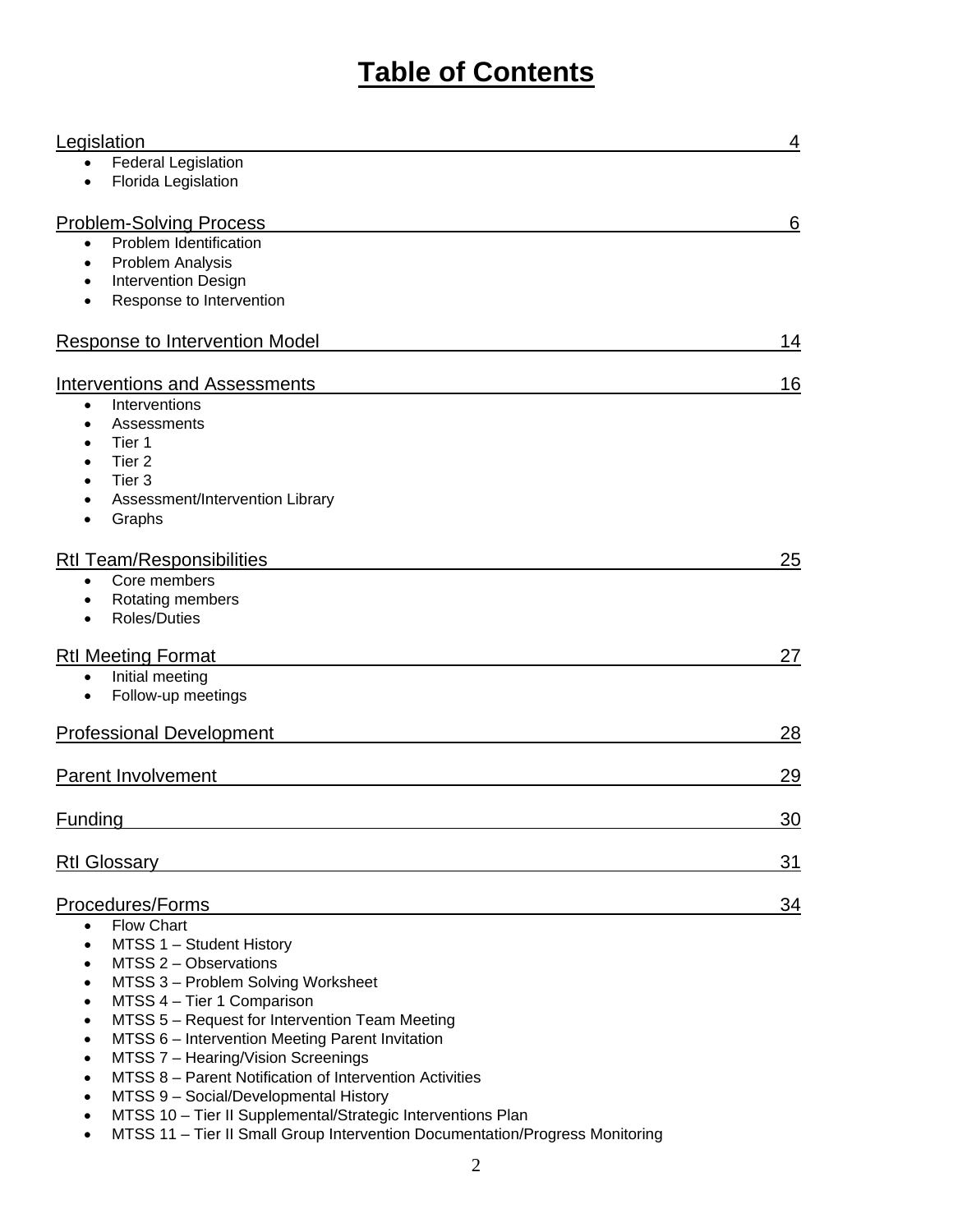- MTSS 12 Intervention Documentation/Progress Monitoring Scores
- MTSS 13 Tier III Targeted/Intensive Interventions Plan
- MTSS 14 Tier III Intensive Intervention Documentation/Progress Monitoring
- MTSS 12 Intervention Documentation/Progress Monitoring Scores
- MTSS 15 Initial Functional Behavior Assessment Teacher Input
- MTSS 16 Positive Behavior Intervention Plan

#### Resources 52

- Problem Solving/Response to Intervention
- Reading
- Math
- Behavior
- Law
- Progress Monitoring

| References         | 54 |
|--------------------|----|
|                    |    |
| Appendix           | 55 |
| Extended Time Form |    |

- Extended Time Form
- Graph Paper
- ABC Record
- **Scatter Plot**
- Frequency Behavior Chart
- ABC Recording Form
- Functional Assessment Scatterplot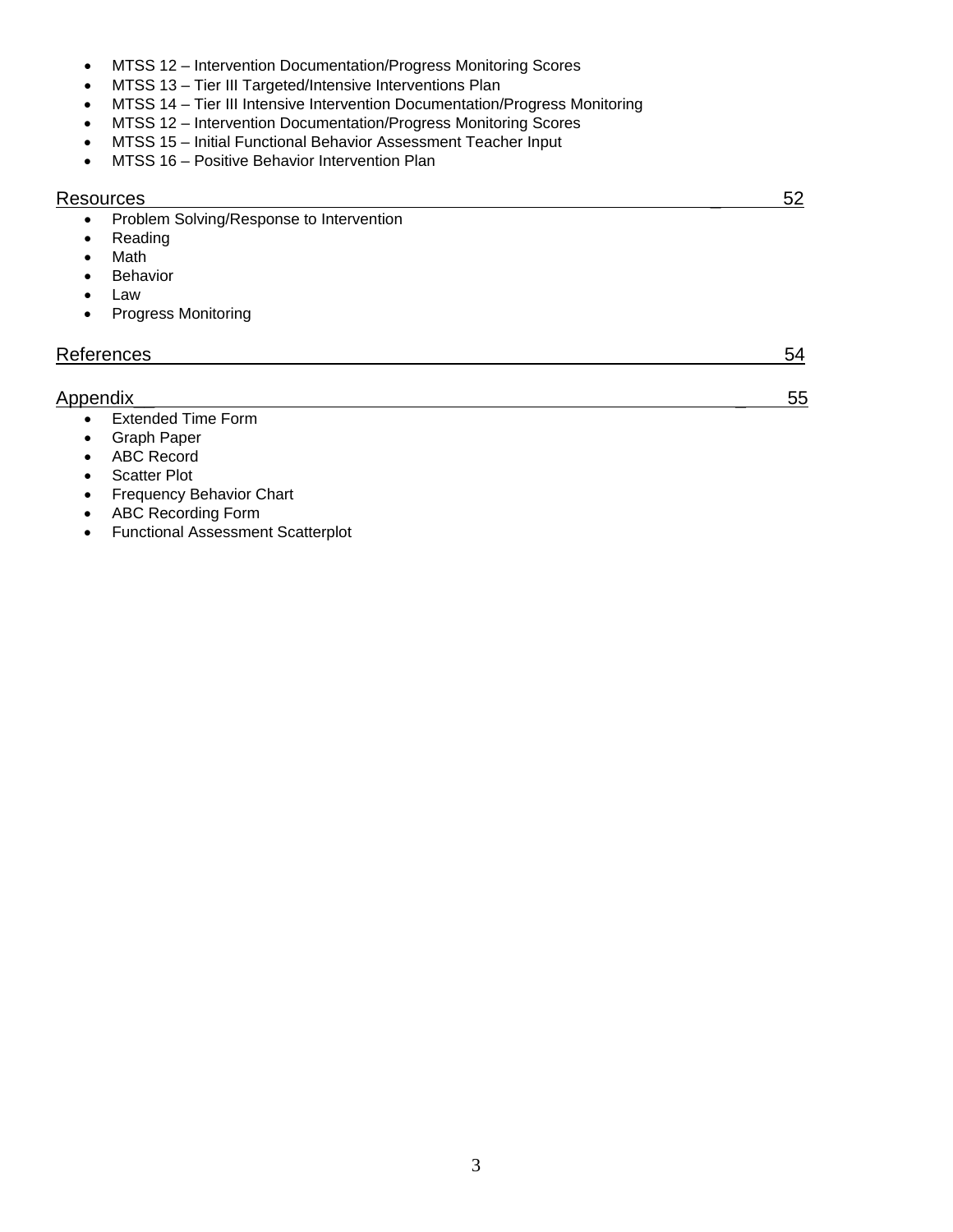# **Legislation**

#### **Federal Legislation:**

Response to Intervention evolves from federal changes affecting general and special education. One change involves the re-authorization of *Individuals with Disabilities Education Act (IDEA)*. Specifically:

- Focus on outcomes achieved through education in both general and special education.
- Using general education as the baseline of what is expected in special education.
- An increase in the options to provide interventions within general education
- To do this, *IDEA (2004)* allows for increasing pooling of building-based resources, including more flexibility for highly trained special service providers such as special educators to work in general education settings. Flexible funding patterns are also a critically important feature. Up to 15% of special education funds may be used in general education settings in order to provide prevention and intervention services before children are ever considered for special education.

*No Child Left Behind (NCLB)* provided another agent for response to intervention. Specifically, it affords:

- A focus on outcomes instead of processes.
- A strong emphasis on the acquisition of basic skills in all academic areas.
- A particular focus on reading as possibly the most critical foundational skill all children need to acquire.

*NCLB* focuses on the needs of diverse learners and improving outcomes for all learners. Both *IDEA (2004)* and *NCLB* emphasize using evidence based interventions and systematically measuring each child's response to these interventions that are carried out with high degrees of fidelity.

These same ideas were supported by findings of the *President's Commission on Excellence in Special Education*. As a result of the nine findings of the commission, three major recommendations were given:

- Focus on results, not on the process.
- Embrace a model of prevention, not a model of failure.
- Consider children with disabilities as general education children first.

Changes have also occurred in the way learning disabilities are identified. *IDEA (2004)* states:

- "In general. Notwithstanding section 607(b), when determining whether a child has a specific learning disability as defined in section 602, a local educational agency shall not be required to take into consideration whether a child has a severe discrepancy between achievement and intellectual ability in oral expression, listening comprehension, written expression, basic reading skill, reading comprehension, mathematical calculation or mathematical reasoning."
- "(B) Additional authority. In determining whether a child has a specific learning disability, a local educational agency may use a process that determines if the child responds to scientific, research-based intervention as part of the evaluation procedures described in paragraphs (2) and (3)."
- "(5) Special Rule for Eligibility Determination In making a determination of eligibility under paragraph (4)(A), a child shall not be determined to be a child with a disability if the determinant factor for such determination is –
	- o (A) lack of appropriate instruction in reading, including in the essential components of reading instruction (as defined in section 1208(3) of the ESEA of 1965);
	- o (B) lack of instruction in math; or
	- o (C) limited English proficiency.

*IDEA 2004* gives local education agencies the option of using a method called the problem-solving method to identify specific learning disabilities. This method provides for the implementation of well planned, evidence-based interventions in the general education classroom.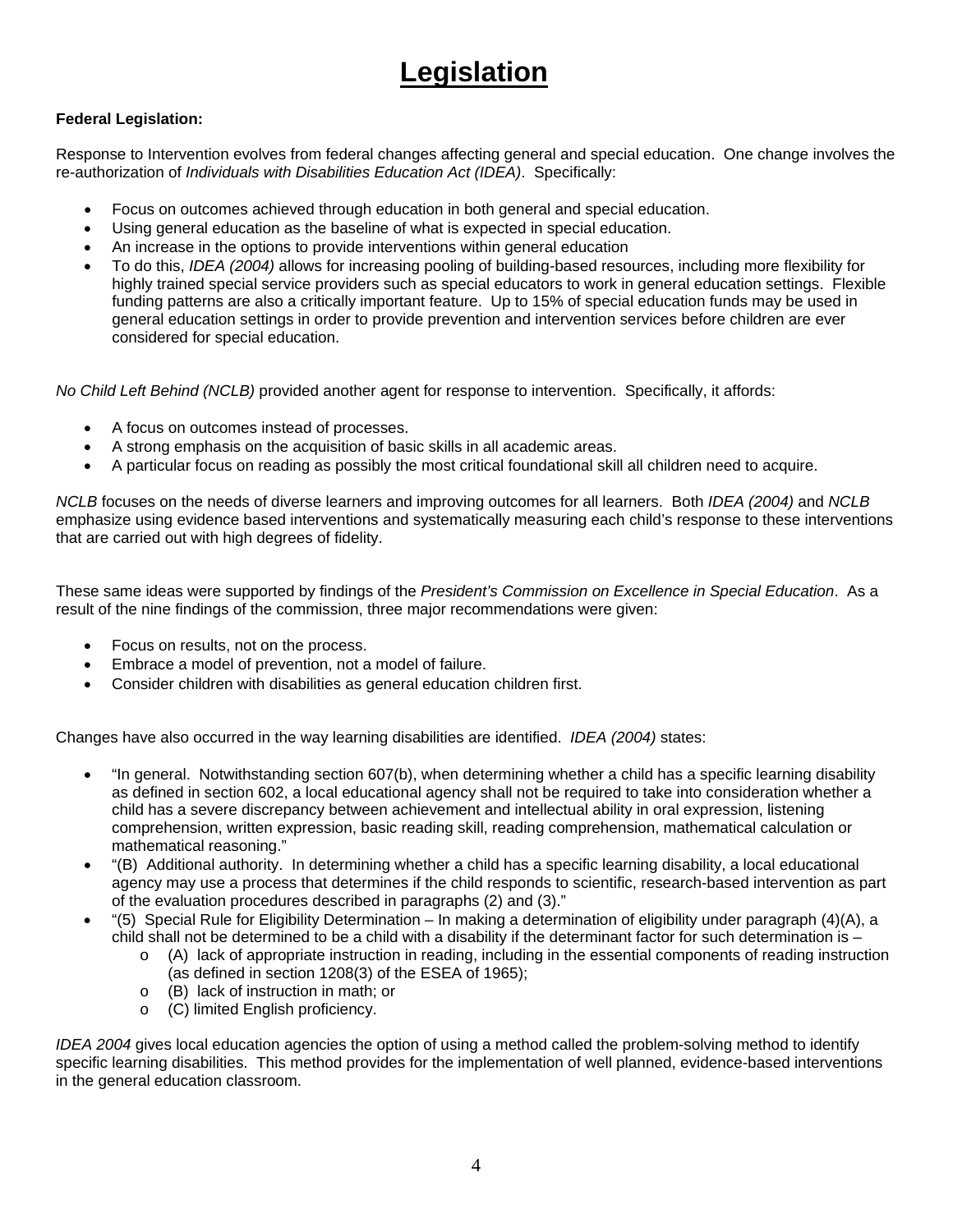#### **Florida Legislation:**

Under Florida Rule 6A-6.0331, "It is the local school district's responsibility to develop and implement a multi-tiered system of support which integrates a continuum of academic and behavioral interventions for students who need additional support to succeed in the general education environment."

#### Specifically:

6A-6.0331 General Education Intervention Procedures, Identification, Evaluation, Reevaluation and the Initial Provision of Exceptional Education Services.

(1)(e) Evidence-based interventions addressing the identified areas of concern must be implemented in the general education environment. The interventions selected for implementation should be developed by a team through a databased problem solving process that uses student performance data to identify and analyze the area(s) of concern, select and implement interventions, and monitor the effectiveness of the interventions.

#### 6A-6.03018 Exceptional Education Eligibility for Students with Specific Learning Disabilities.

(5)(f) Documentation based on data derived from a process that assesses the student's response to well-delivered scientific, research-based instruction and interventions including:

1. Documentation of the specific instructional interventions used, the support provided to the individual(s) implementing interventions, adherence to the critical elements of the intervention design and delivery methods, the duration and frequency of intervention implementation (e.g. number of weeks, minutes per week, sessions per week), and the student-centered data collected; and

2. Documentation that the student's parent(s) or guardian(s) were notified about the state's policies regarding the amount and nature of student performance data that would be collected and the general education services that would be provided; interventions for increasing the student's rate of progress; and the parental or guardian right to request an evaluation.

#### 6A-6.030121 Exceptional Student Education Eligibility for Students with Language Impairments.

(8)(f) Documentation based on data derived from a process that assesses the student's response to well-delivered scientific, research-based instruction and interventions including:

 1. Documentation of the specific instructional interventions used, the intervention support provided to the individuals implementing the interventions, adherence to the critical elements of the intervention design and delivery methods, the duration of intervention implementation (e.g., number of weeks, minutes per week, sessions per week), and the studentcentered data collected; and

 2. Documentation that the student's parent(s) or guardian(s) were notified about the state's policies regarding the amount and nature of student performance and/or functioning data that would be collected and the educational resources and services that would be provided; interventions for increasing the student's rate of progress; and the parental or guardian right to request an evaluation.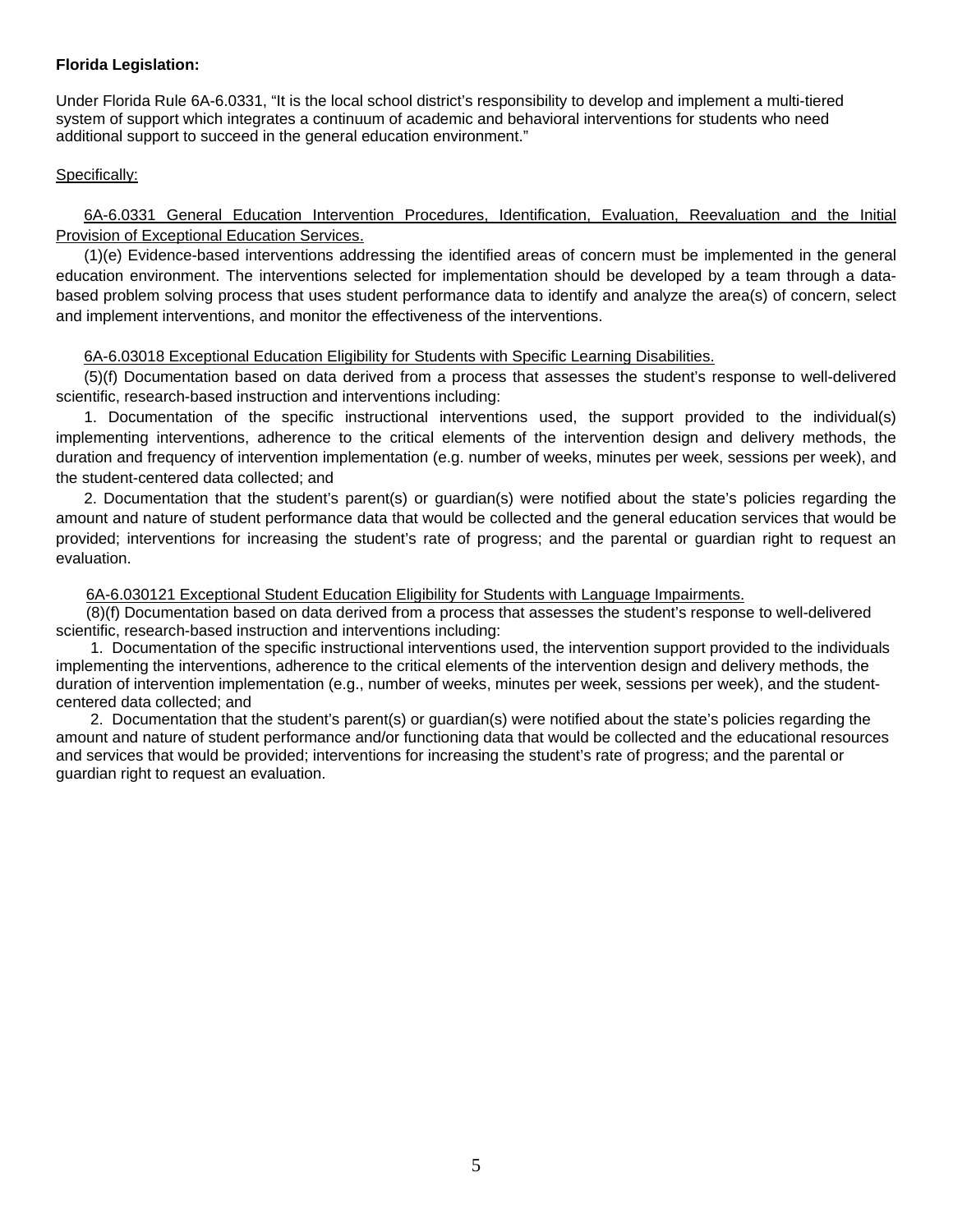# **Problem-Solving Process**

*Problem-Solving:* A process that uses the skills of professionals from different disciplines to develop and evaluate intervention plans that significantly improve the performance of students.

#### *What it is:*

- A process designed to maximize student performance.
- A method focused on outcomes.
- A method to ensure accountability and intervention evaluation.
- It is all about student progress, regardless of where and who that student is.
- It can be applied to the student (academic, behavior), classroom (discipline, returning homework), building (bullying, attendance) and district levels (over-/under-representation).



### **Problem Identification**

During the first step, Problem Identification, the problem is stated in objective, measurable terms as the difference between what is expected and what is observed. In this way, a problem can be defined by the following equation: Problem = Expectation - Observation or  $P = E - 0$ 

For instance, you may be working with a third grader whose oral reading fluency rate in the middle of the year is 41 words correct per minute (wcm). The expectation at that time is 67 wcm, thus the problem = expectation - observation or the problem is 26 wcm.

Expectations can be found in a variety of sources including local norms, normative standards, criterion standards, peer performance, instructional placement standards, developmental standards, teacher expectations, school/policy standards, or district criteria on district level assessments to name a few. The important thing to note is that a problem cannot be defined without a declared and accepted expectation.

Equally as important, it must be understood whether the identified problem exists for only one student, a small group of students, or a large group of students. Different interventions will be necessary to address these different situations. A large group problem cannot be solved one child at a time. When large group problems are noted, problem solving is conducted on a large scale and changes in overall curriculum and instruction are often appropriate interventions. Small group problems result in designing instruction that is matched to student need delivered in small group settings. If the problem is present only for one or a very few students, individual student problem solving occurs.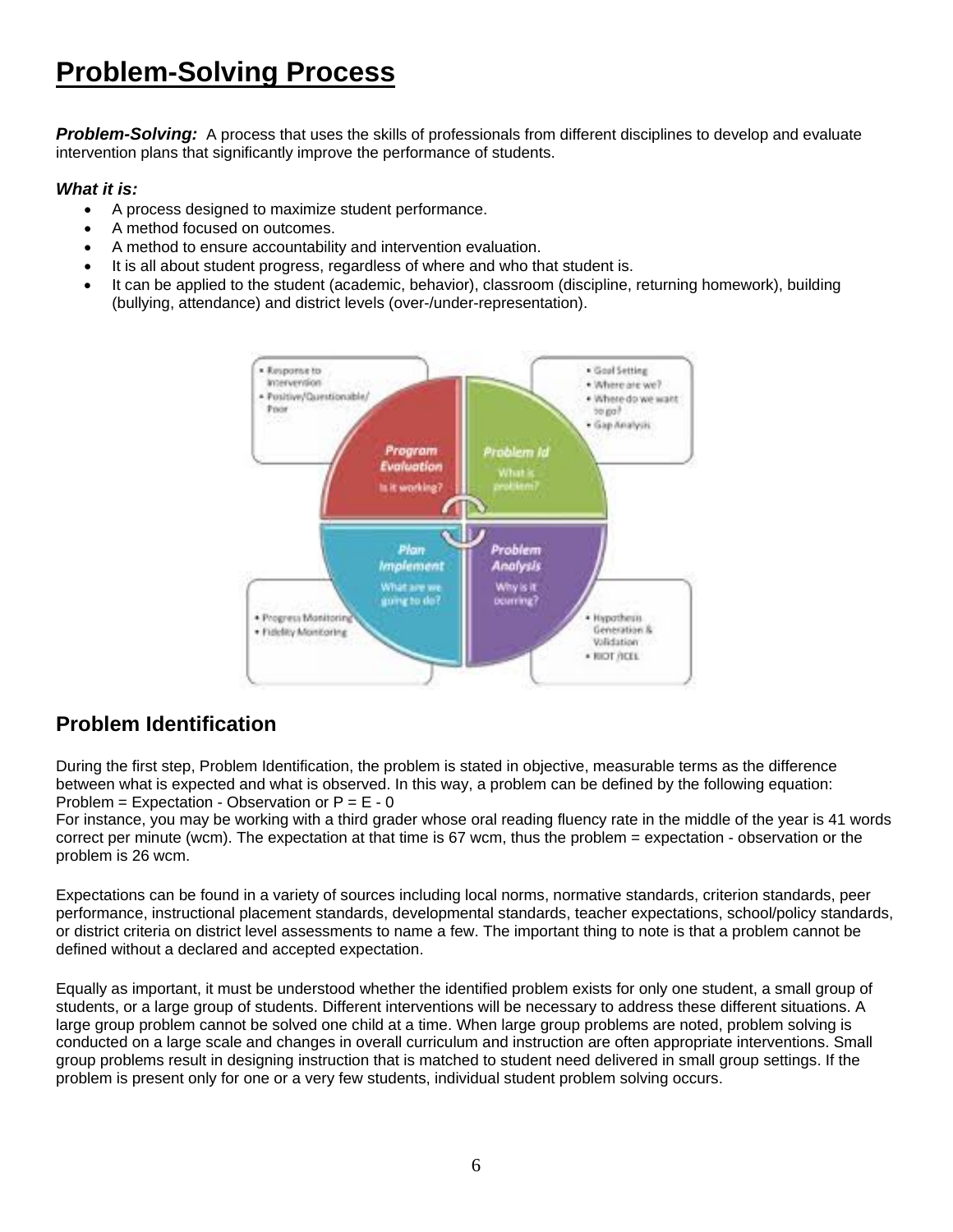In the immediate example below, the individual student is performing well below his peers and benchmark. Interventions will be directed at the individual student.



However, the following example represents a large group problem. Changes should be made to the core curriculum/instruction as both the individual student and the peers are performing far below benchmark.



The definition of the problem must focus on teachable skills that are alterable and educationally meaningful that can be changed through the process of instruction.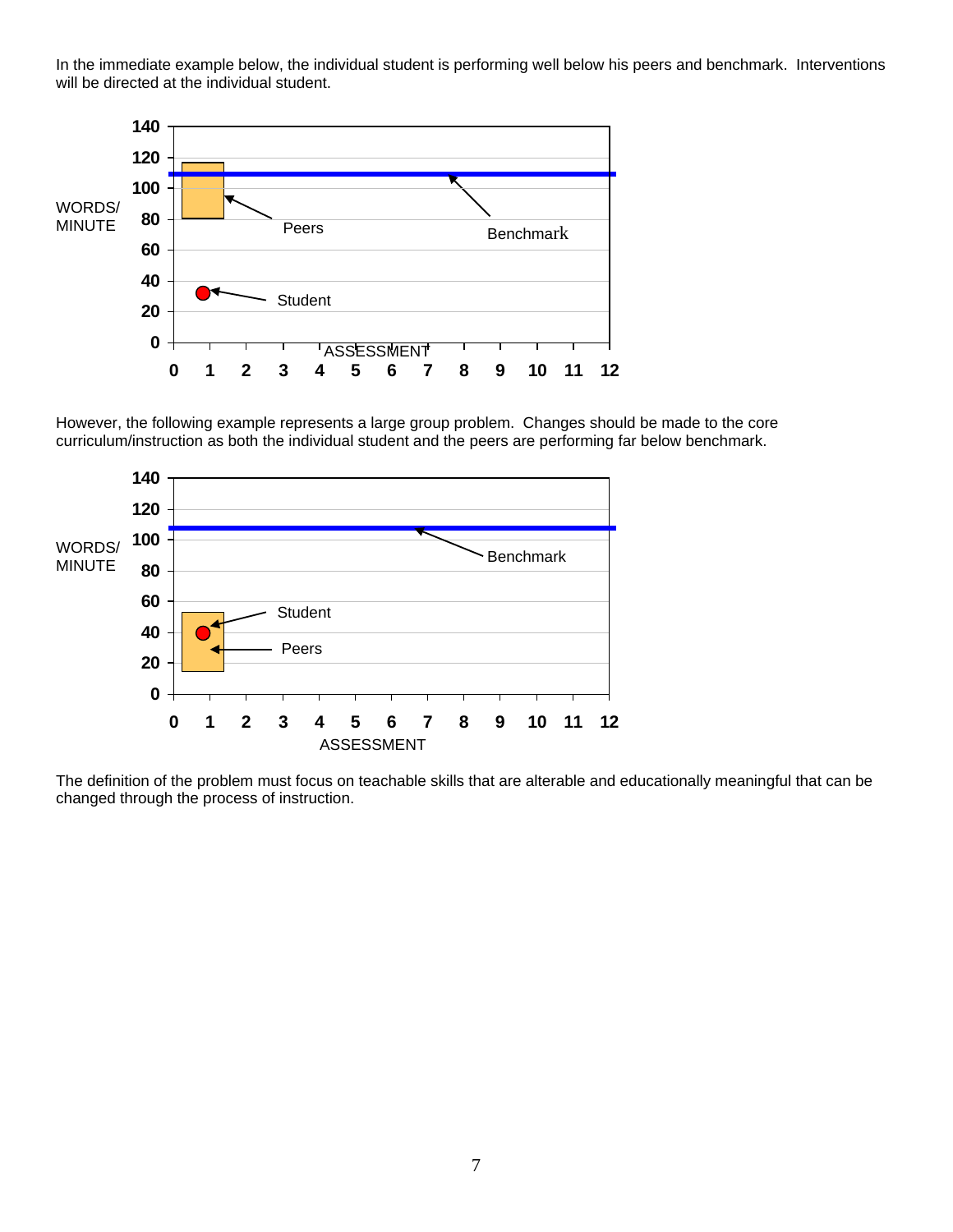### **Problem Analysis**

Once a problem has been clearly defined by the problem solving team, the problem must be analyzed with the goal of answering the question, "Why is this problem occurring?" During this step, the relevant information known about the problem is considered, potential hypotheses about the possible causes of the problem are generated, and information is gathered to confirm or disconfirm the hypotheses. The gathering of this information is the assessment process in a problem solving model. When a hypothesis about an underlying cause is confirmed, the intervention is then linked to the proposed reason that the problem is occurring. The process of problem analysis leads us to the most likely reason(s) that the difference between expectation and observation exists and subsequently to an intervention with a high likelihood of success.

The domains assessed for information to analyze the problem are instruction, curriculum, environment, and learner. Some of the questions asked are – "Has the child received instruction in the target skill?", "Does the curriculum contain the target skill?", and "Does the environment support the acquisition and display of the skill?" The following table illustrates different areas where one can begin to explore possible causes for problems.

| <b>HYPOTHESIS</b><br><b>DOMAINS</b> | <b>EXAMPLES</b>                                                                                                                                  |
|-------------------------------------|--------------------------------------------------------------------------------------------------------------------------------------------------|
| <b>Instruction</b>                  | Frequency of interaction, Reinforcement, Presentation Style                                                                                      |
| Curriculum                          | Difficulty, Presentation, Length, Format, Relevance                                                                                              |
| Е<br><b>Environment</b>             | Peers (expectations, reinforcement, values, support), Classroom (rules,<br>distractions, seating, schedule, physical plant), Home/Family Support |
| Learner                             | Skills, Motivation, Health                                                                                                                       |

The methodologies used to assess the above domains are reviewing, interviewing, observing, and testing.

| <b>ASSESSMENT</b><br><b>PROCEDURES</b> | <b>EXAMPLES</b>                                        |
|----------------------------------------|--------------------------------------------------------|
| R<br><b>Review</b>                     | Review existing records.                               |
| <b>Interview</b>                       | Interview the student, parents and/or teacher.         |
| <b>Observe</b>                         | Observe in the classroom or other appropriate setting. |
| <b>Test</b>                            | Test the learner on a particular skill or concept.     |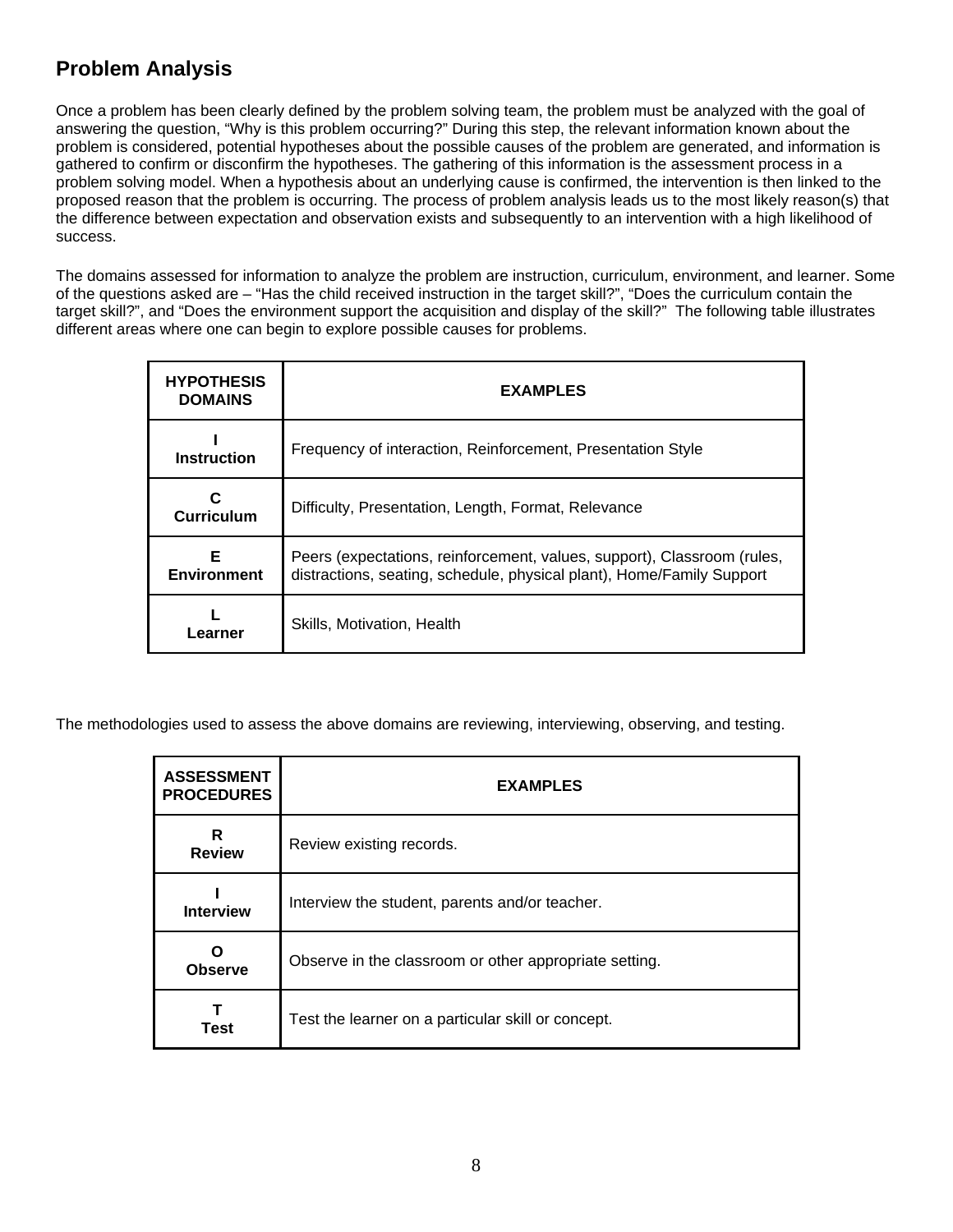Most often, this is not a linear process. Frequently, the consideration of known information, possible causes, and necessary unknown information happens quickly, nearly simultaneously. Thus, these steps do not always occur in the same order. Hypothesis generation involves the balancing of known information, possible causes, and gathering of unknown information in a repetitious process that continues until a hypothesis with a high likelihood of correctness is derived.

Remember, hypotheses should be specific, observable, measurable and should focus on alterable variables.

The following is an example hypothesis and corresponding prediction statement:

Brandon is unable to complete arithmetic seatwork on time because he has not acquired math facts at the automatic level. If we provide Brandon with strategies to increase fact fluency, then he will complete his work on time.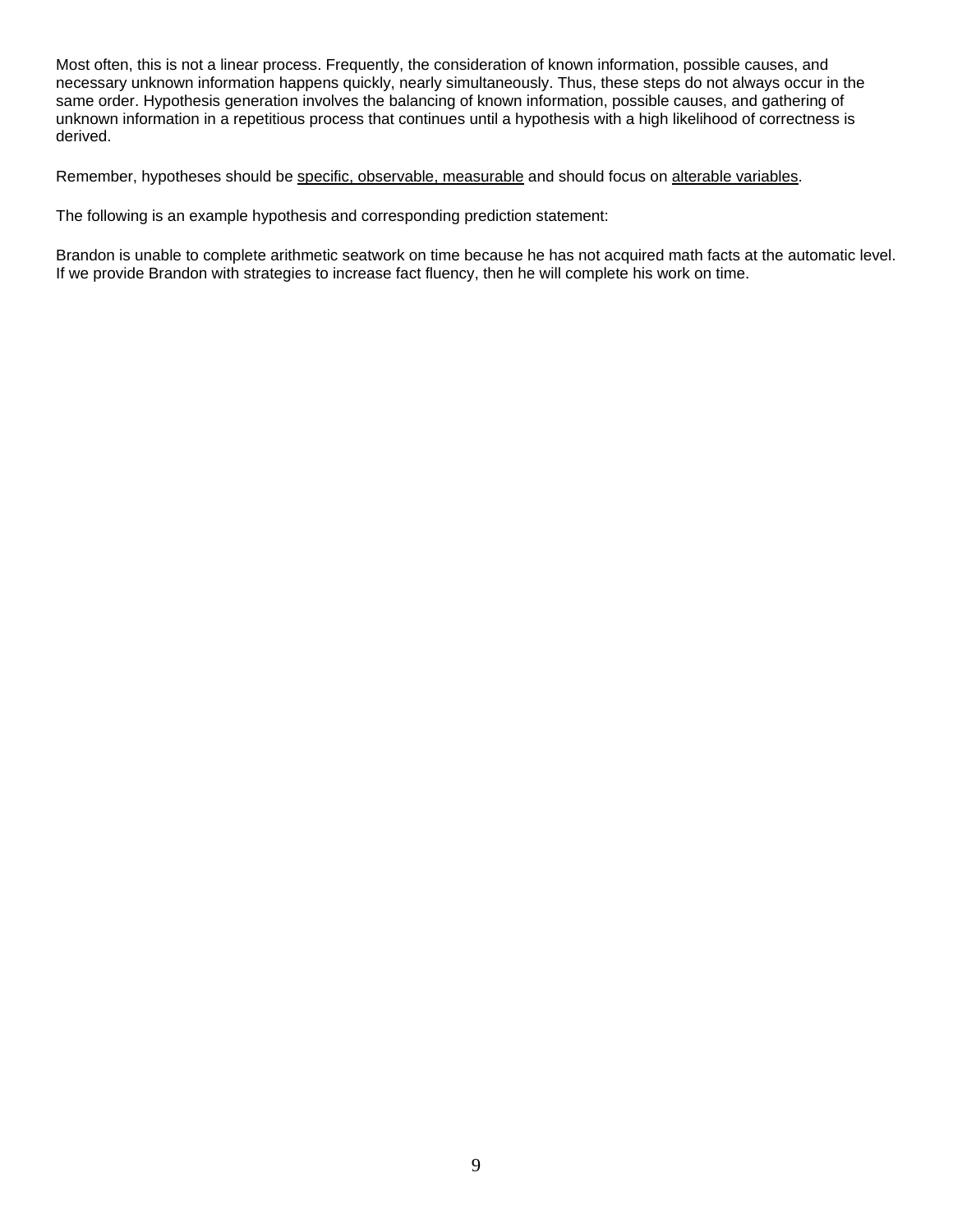### **Intervention Design**

Once a problem has been defined and analyzed, the goal is to take the information gathered through problem analysis and utilize it to develop an instructional plan that matches the identified student need. This is accomplished through intervention design. Identified missing skills are targeted for explicit instruction within a supported learning environment. An intervention should be purposeful, planned and grounded in data. It is about making decisions about alterable variables within instruction, curriculum and the environment. Problem Solving teams focus on those modifications in these areas that will directly impact, or alter the targeted behavior. Instructional strategies that are based on the nature of the defined problem and yield the most likelihood for success are selected.

In the above example concerning Brandon's lack of math fact fluency, possible interventions could include providing Brandon with strategies to increase fact fluency such as additional time for learning fact fluency and software programs to increase fact fluency.

Interventions should be evidence-based, delivered with integrity, scaled for intensity, implemented for sufficient time, evaluated frequently and integrated across tiers. A good intervention plan: explicitly defines the skills to be taught; focuses on measurable objectives; clearly defines who will complete various tasks, when and how; describes a plan for measuring and monitoring the effectiveness of instructional efforts; and reflects the resources available. A good intervention plan is very SPECIFIC and identifies: (1) WHO is responsible?, (2) WHAT will be done?, (3) WHEN will it occur?, (4) WHERE will it occur? and (5) HOW will it be progress monitored?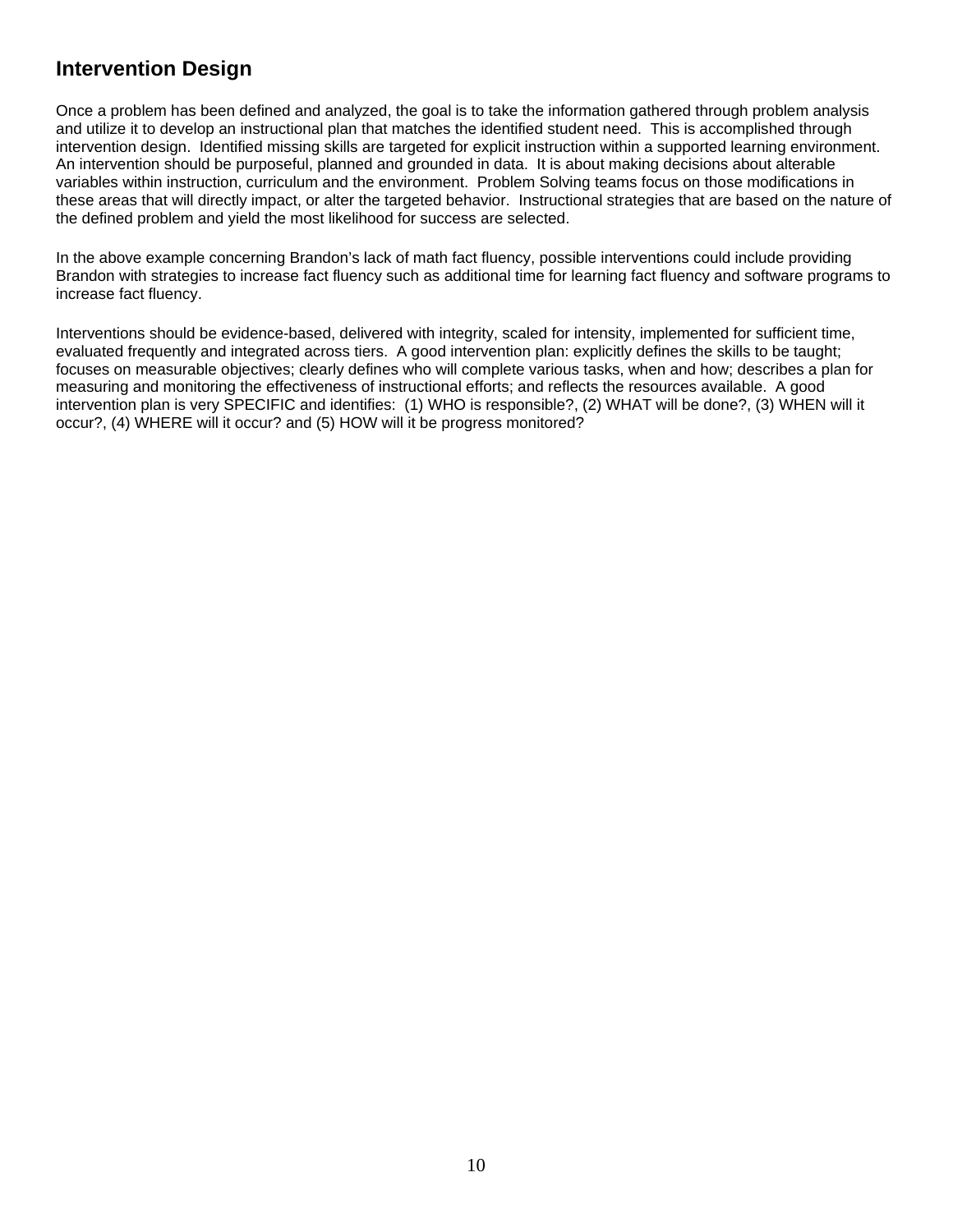### **Response to Intervention**

Progress monitoring is a methodology for measuring the effectiveness of an intervention. In order to design an intervention, the problem must have been analyzed adequately. In order for problem analysis to have occurred, the problem must have been accurately defined. So, intervention progress monitoring should not occur unless the first three steps of problem solving have been conducted.

In order to answer the question "Is it working?", information on student performance over time must be gathered. Since we need to make decisions quickly if our interventions are not delivering the desired results, it's necessary that we gather this information frequently. Thus, key features of the instrumentation used to collect these data are that they can be administered frequently and are sensitive to small changes in behavior.

Also important, this information must be plotted on a graph so that trends in student performance can be visualized, per Florida Rule 6A-6.0331. That is, we must be able to see where we're headed in order to evaluate the effectiveness of instructional efforts. Data are used to make important decisions about whether to continue the intervention, modify it, or change it completely.

A **"good" or positive** response:

- Gap is closing.
- Can extrapolate a point at which the target student will "come in range" of the target.
- Level of "risk" lowers over time.

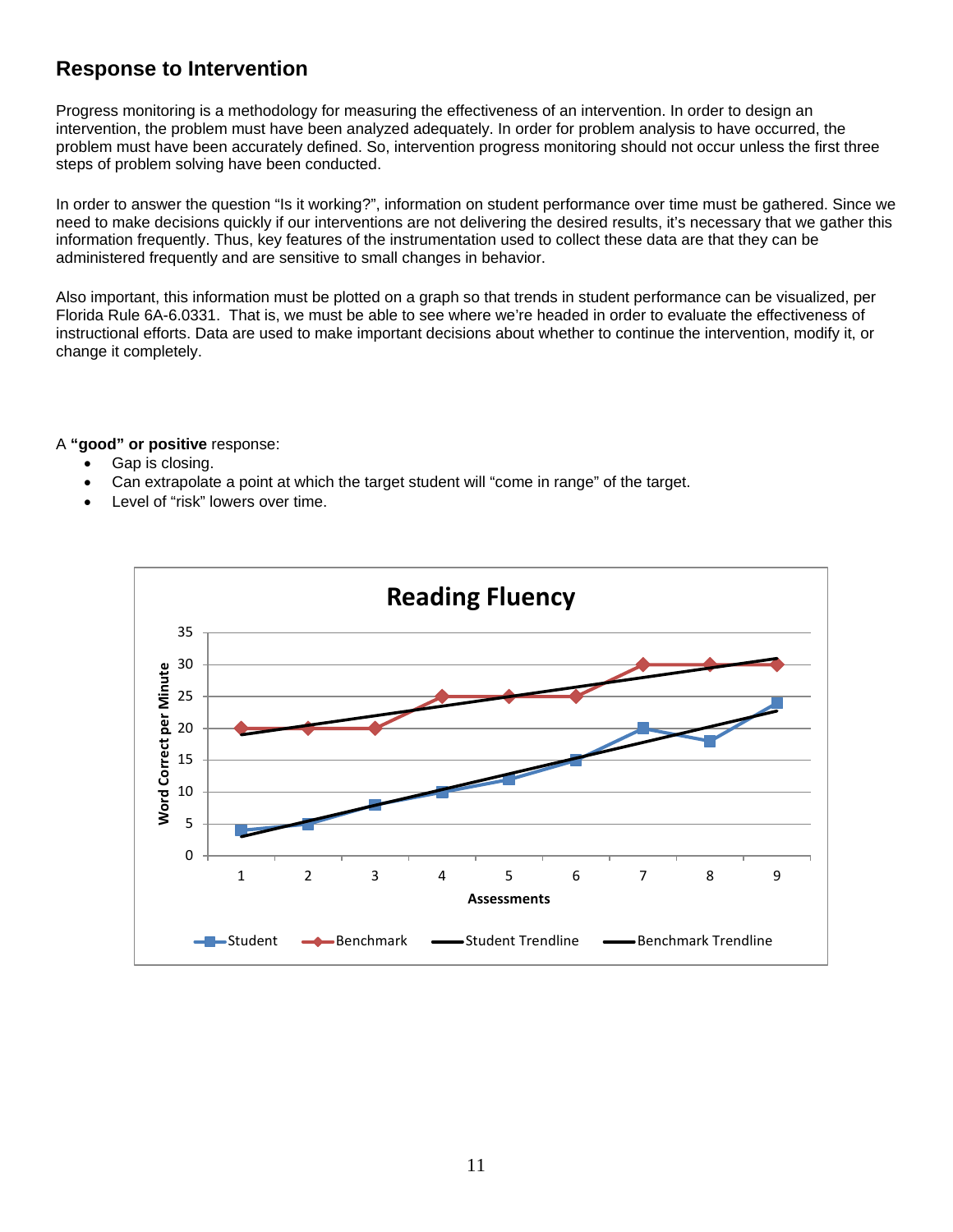A **"questionable"** response:

- Rate at which gap is widening slows considerably, but gap is still widening.
- Gap stops widening, but closure does not occur.
- Level of "risk" remains the same over time.



#### A **"poor"** response:

Gap continues to widen with no change in rate.

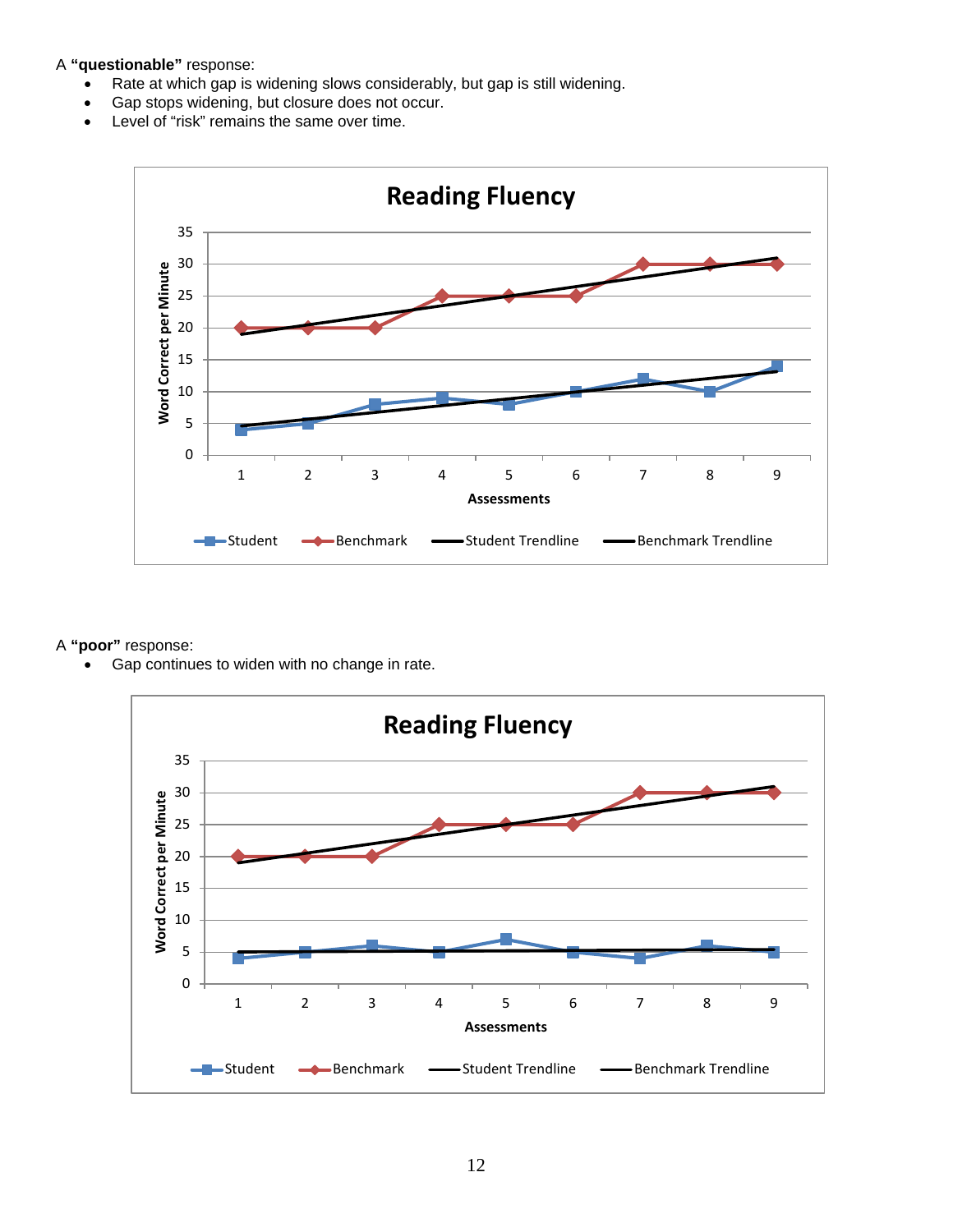If an intervention is not producing the desired results, a first step is to evaluate whether the intervention plan is being implemented as designed. If not, make adjustments to ensure that it is. If the treatment integrity has been verified, all the previous problem solving steps should be reviewed. A mistake may have been made in problem identification, problem analysis, or intervention design.

If an intervention is not producing the desired results, it does not necessarily mean that it is the wrong intervention. It may be the right intervention, but the intensity needs to be increased. Three basic ways to increase the intensity of an intervention are: 1) reduce the size of the group; 2) increase the amount of time that the intervention is delivered; and 3) narrow the focus of the lesson. These strategies for intensification may be used individually or in combination.

*It is important to note that the problem solving process is applied to all tiers of the response to intervention model as shown below.* 



#### 1. Problem Identification - What's the problem?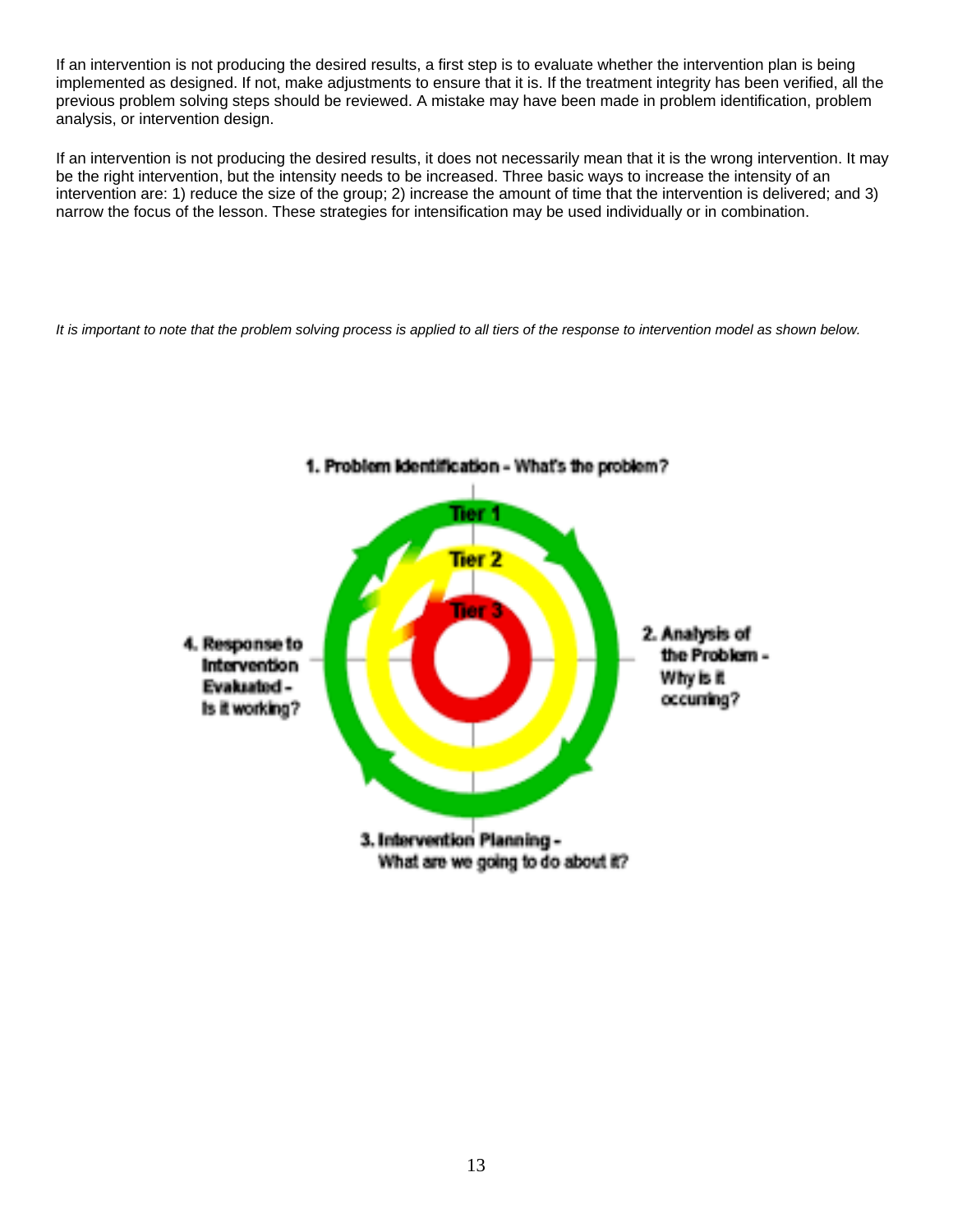# **Response to Intervention (RtI) Model**

What is RtI? Rtl is the practice of (1) providing tiers of increasingly intensive, high-quality instruction/intervention matched to student needs and (2) measuring and continually monitoring students' progress over time and (3) using the resulting data to make important educational decisions to guide instruction.

#### *Important aspects of RtI include:*

- Comprised of a multi-tiered system.
- Provides early intervention.
- Uses research-based, scientifically-validated instruction/interventions.
- Teaches all children.
- Uses a problem solving approach.
- Provides instruction/intervention.
- Incorporates increasing levels of intensity.
- Encourages data-based decisions.
- Incorporates progress monitoring.
- Matches interventions to needs.
- Whole school works together.
- Prevents academic and behavioral problems.

#### *RtI is:*

- An overall integrated system of service delivery.
- Effective for students who are at-risk for school failure as well as students in other disability categories.
- An excellent opportunity to more effectively align with IDEA and NCLB principles and practices.

#### *RtI is NOT:*

- Just an eligibility system a way of reducing the numbers of students placed into special education.
- Limited to students with learning disabilities.
- Just a special education approach.
- A packaged program.
- A place in the building.

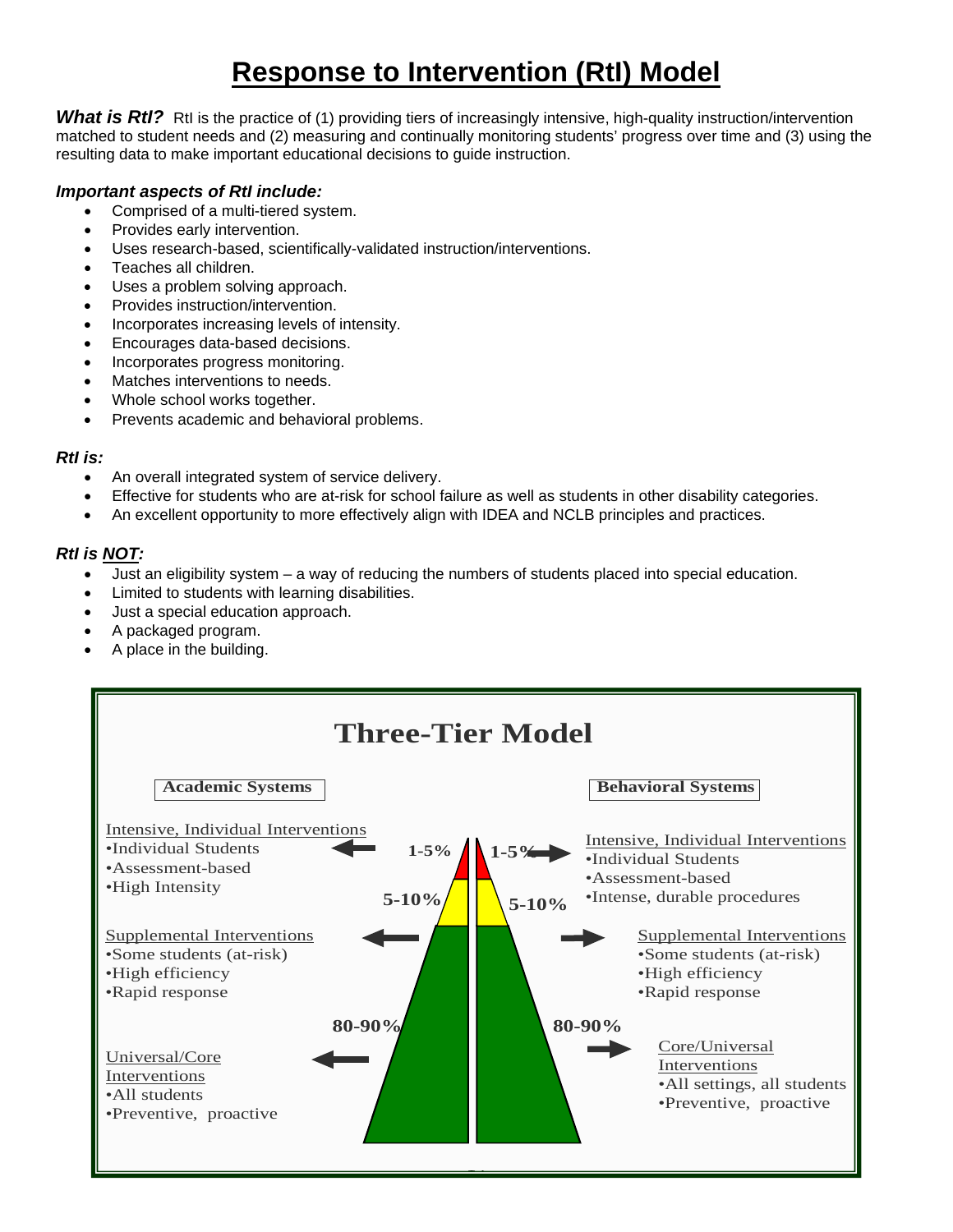

The following is an example of how the 3-tier system might look for reading instruction.

|                                                   | TIER <sub>1</sub>                                                                        | <b>TIER 2</b>                    | TIER <sub>3</sub>                     |
|---------------------------------------------------|------------------------------------------------------------------------------------------|----------------------------------|---------------------------------------|
| <b>Time</b>                                       | 90 minutes                                                                               | 120 minutes                      | 180 minutes                           |
| <b>Curricular Focus</b>                           | All 5 areas: phonemic<br>awareness, phonics,<br>fluency,<br>comprehension,<br>vocabulary | Less than 5                      | 2 or less                             |
| <b>Curricular Breadth</b>                         | Core                                                                                     | Core<br>+ Supplemental           | Core<br>+ Supplemental<br>+ Intensive |
| <b>Frequency of</b><br><b>Progress Monitoring</b> | 3 or 4 times a year                                                                      | Bi-monthly or more<br>frequently | Weekly to daily                       |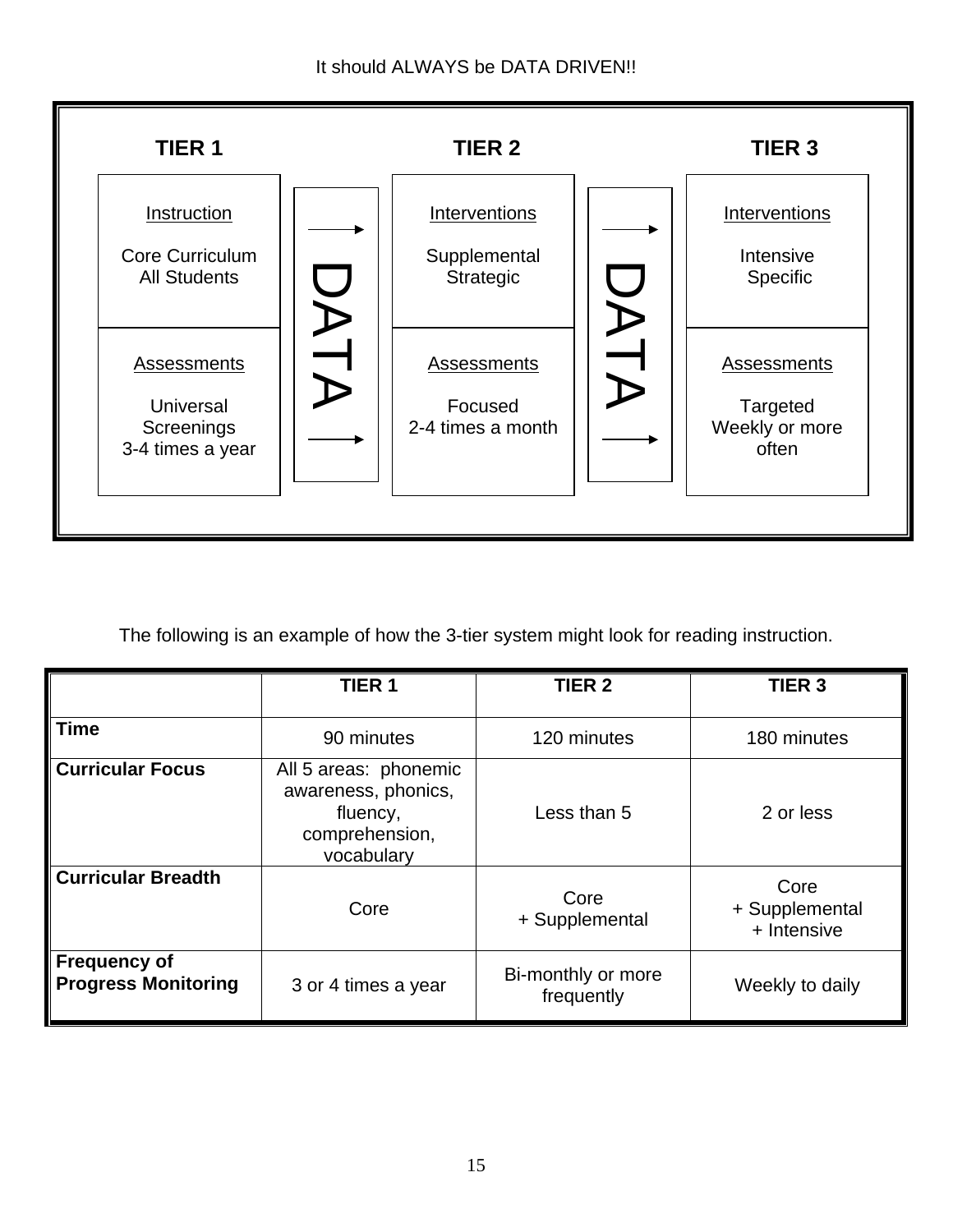# **Interventions and Assessments**

### **What is an intervention?**

An intervention is a specific academic/behavioral strategy designed to provide at-risk students with the necessary skills and academic/behavioral supports so they may achieve grade-level expectations.

A valid intervention generally includes the following components:

- 1. A statement of the problem which has been identified through the problem-solving process.
- 2. Baseline data the level of skill in the identified problem area that the student has prior to intervention.
- 3. A research-based intervention targeted to the student's identified problem.
- 4. An intervention plan having the following elements:
	- A goal statement that indicates the specific targeted outcome for student improvement.
	- A detailed summary of the steps involved in the intervention and the resources required to implement the plan.
	- The date the plan is initiated and the length of time the intervention is implemented.
	- A statement indicating how student progress will be regularly monitored and data will be collected (graphic depiction is preferable).
	- The name(s) and position(s) of the person(s) initiating the intervention and collecting the progress monitoring data for decision-making.
- 5. Regular examination of the progress monitoring data in order to ensure that the student is progressing at an acceptable rate.

#### **An intervention is NOT:**

- Simply completing a form; it is what you do with the child.
- An assessment, such as a functional behavior assessment, classroom observation or psychoeducational evaluation.
- A change of seating or preferential seating.
- Parent contact.
- Small group or any other instruction, including going over the same material again, if not specific to the student's identified problem and does not include frequent and ongoing progress monitoring.
- Homework or peer buddies.
- Retention.
- In or out of school suspension.
- Extended time or shortened assignment without supplemental exposure to identified needs.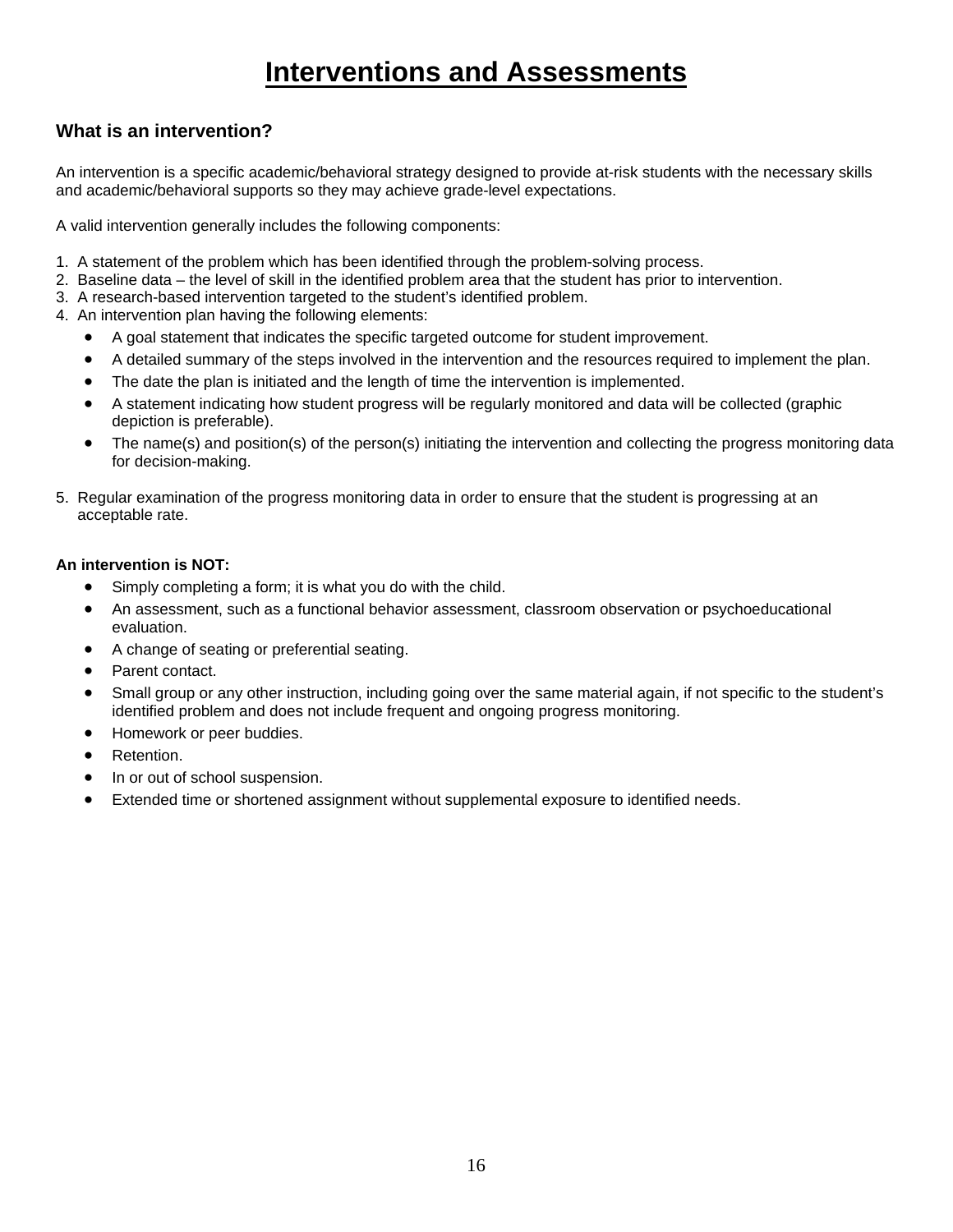#### **What are assessments?**

Assessments are given to determine current functioning, but may be administered for different reasons during the RtI process. Different types of assessments include those for screening, diagnostic information and progress monitoring.

- **Screening assessments** are typically administered during the Tier 1 phase. These assessments are given three to four times a year to all students and are usually performed through brief assessments such as curriculumbased measures that include FAIR. These measures can provide an early indication of which students are entering the year at-risk. It may also be used to identify students who have exceeded expectations and would benefit from greater challenges.
- **Diagnostic assessments** are administered to individual students and are incorporated to aid in the determination of specific skill deficits. They are important in choosing interventions needed to aid with academic or behavior needs.
- **Progress monitoring** is a scientifically based practice of assessing students' performance on a regular basis. It serves three purposes: (1) to determine whether the student is profiting from the program, (2) to build more effective programs for those who are not benefiting and (3) to estimate the rate of improvement. Progress monitoring measures should be sensitive to small increments of growth over time and administered efficiently over short periods. They should be administered repeatedly (using multiple forms) and result in data that can be summarized in teacher-friendly data displays or graphs.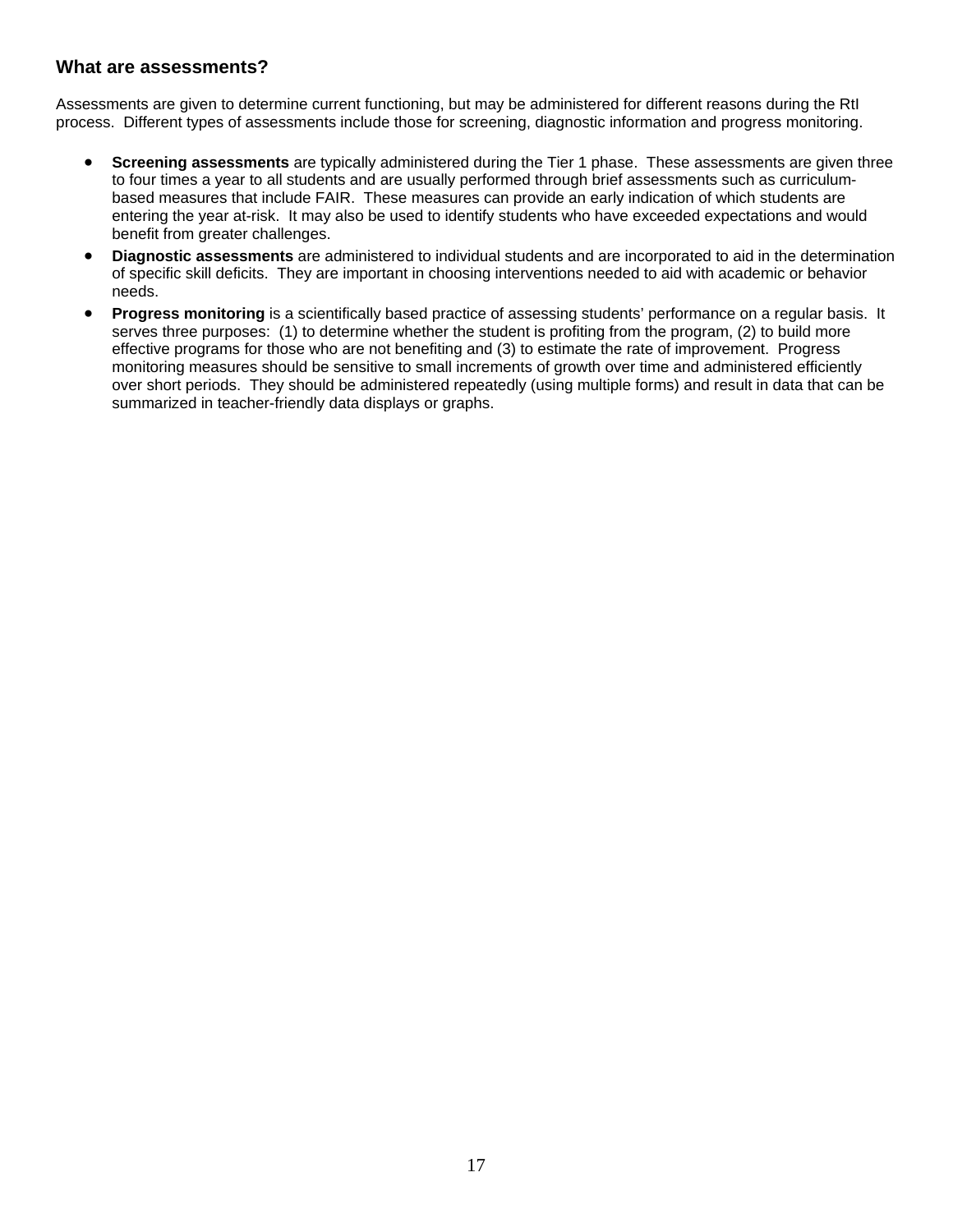### **TIER 1**

Tier 1 interventions consist of the core curriculum and school-wide programs. It is presented to the whole class and/or school and includes high quality, evidence-based instruction delivered by a qualified teacher. Consequently, tier 1 is sometimes considered instruction rather than intervention as it is received by all students. Tier 1 instruction/intervention takes place in the general education classroom by the general education teacher. It should be effective for approximately 80% - 90% of the student population. If it is not, school and/or class modifications should be addressed. Tier 1 interventions can include the principles of differentiated instruction and universal design. Differentiated instruction is an instructional concept that maximizes learning for all students because students vary in their academic abilities, learning styles, personalities, interests, background knowledge and experiences, and levels of motivation for learning. A teacher using differentiated instruction uses the best teaching practices and strategies to create different pathways that respond to the needs of various learners. The concept behind universal design is that even though something may be intended for a particular target, it has universal applications. Providing pictures for a student who is deaf may benefit other students as well.

#### INTERVENTION EXAMPLES

- Core instruction.
- Small, flexible reading groups use data to form groups based on deficit skills.
- Targeted and deliberate independent reading practice that utilizes relevant practice, extension and production opportunities.
- Differentiated instruction.
- School-wide discipline.
- Classroom rules.
- Accommodations.

#### ASSESSMENT EXAMPLES:

- FAIR.
- Core reading program unit tests.
- FCAT.
- Stanford Achievement.
- Discipline data.
- School climate surveys.
- Kindergarten Readiness Inventory.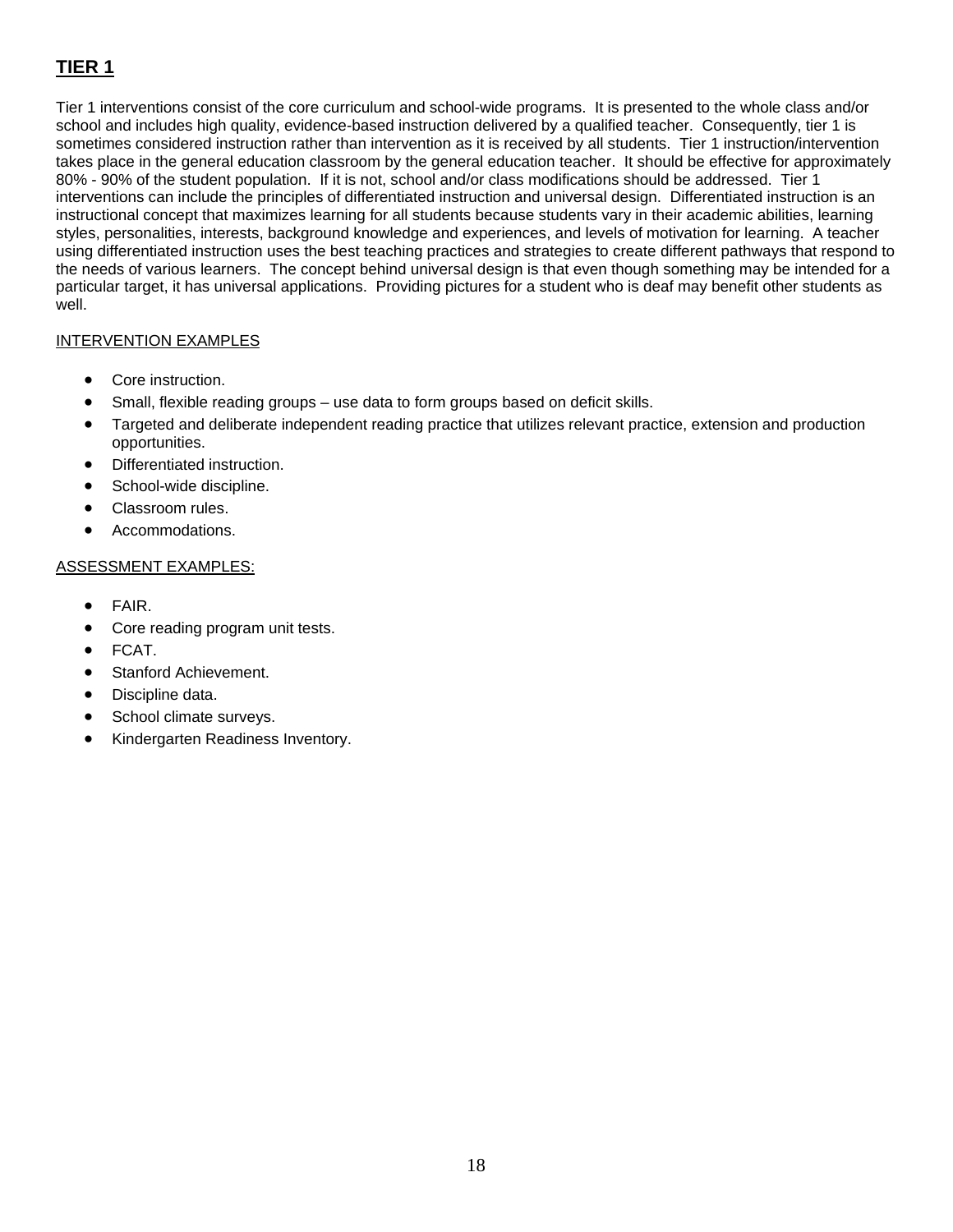### **TIER 2**

Tier 2 interventions are supplemental and strategic. They are administered to students who do not progress at the Tier 1 level and should include no more than approximately 10% - 20% of the student body. Tier 2 interventions supplement the core curriculum. They do NOT replace the core curriculum. The core curriculum is continued and additional interventions are implemented that address specific deficits. These interventions generally involve small group instruction and significantly more time practicing the skill, such as an extra 30 minutes a day learning the targeted skills. Progress monitoring occurs more frequently than in Tier 1 interventions. Twice a month is frequently suggested. The interventions may be administered in the general education classroom by the general education teacher or in another appropriate setting by a qualified person.

#### INTERVENTION EXAMPLES

- Targeted small group interventions with focus on a particular skill.
- Small group training for social skills, problem-solving, conflict resolution, anger management, violence prevention and bullying.
- Computer program to build skill deficits.
- Supplemental material to core curriculum.

#### ASSESSMENT EXAMPLES

- FAIR Broad Diagnostic Inventory.
- FAIR Targeted Diagnostic Inventory.
- Ongoing progress monitoring.
- Behavioral observations.
- Diagnostic Assessment of Reading.
- Curriculum based assessments.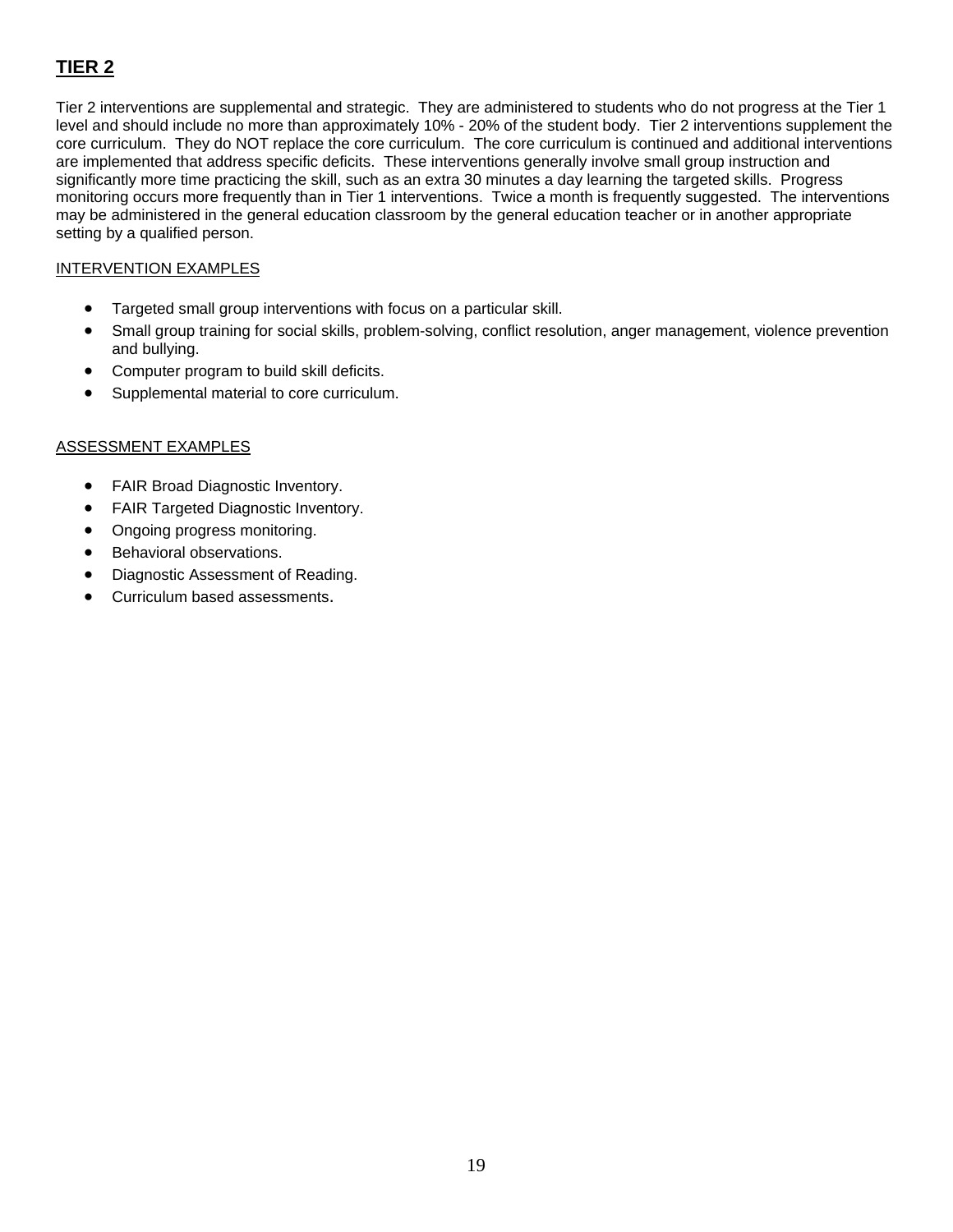### **TIER 3**

Tier 3 interventions are much more intensive and individualized. They are targeted to specific individual student needs and generally serve fewer than 5% of the student population. Tier 3 interventions are usually delivered to individuals or very small groups. Targeted/diagnostic assessments may be given to identify specific skill deficits. Additional time is given for instruction and practice of these deficits. Progress monitoring occurs weekly at a minimum. The interventions typically take place outside the general education classroom with additional personnel such as another classroom teacher, reading teacher or other appropriate person.

#### INTERVENTION EXAMPLES

- Functional Behavior Assessment
- Positive Behavior Intervention Plan
- Individual instruction.
- Additional programs.
- Computer program to build skill deficits.
- Supplemental material to core curriculum.
- One-on-one or very small group instruction.

#### ASSESSMENT EXAMPLES

- FAIR Targeted Diagnostic Inventory.
- Ongoing progress monitoring.
- Diagnostic Assessment of Reading.
- Curriculum based assessments.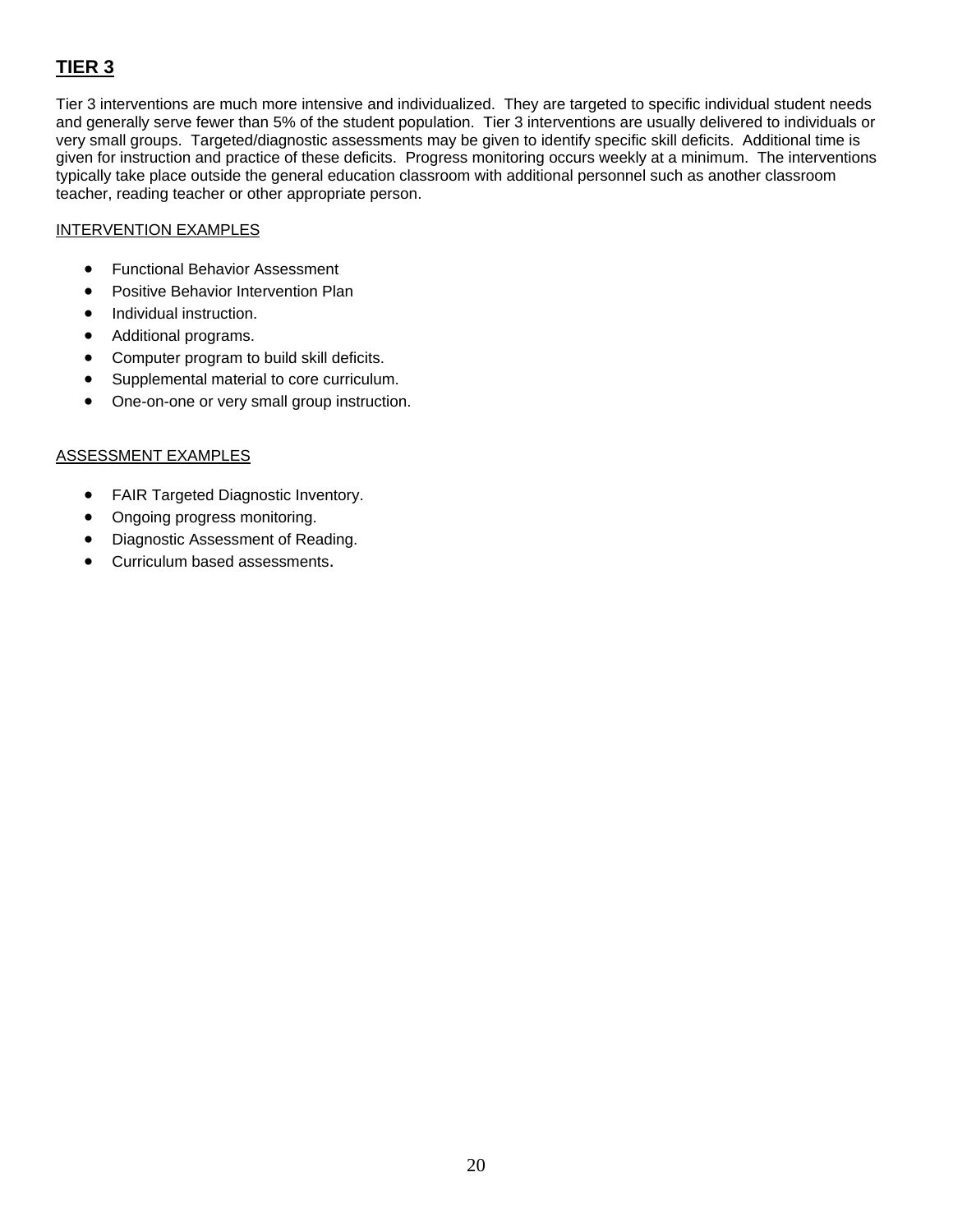### THE 3 TIERS MAY BE SUMMARIZED AS BELOW:

|                            | <b>TIER 1: Core Class Instruction</b>                                                                                               | <b>TIER 2: Supplemental</b>                                                                                         | <b>TIER 3: Intensive</b>                                                                      |
|----------------------------|-------------------------------------------------------------------------------------------------------------------------------------|---------------------------------------------------------------------------------------------------------------------|-----------------------------------------------------------------------------------------------|
|                            |                                                                                                                                     | <b>Instruction</b>                                                                                                  | <b>Interventions</b>                                                                          |
| <b>Focus</b>               | All students.                                                                                                                       | Students identified as at-risk<br>and who have not<br>responded to Tier 1 efforts.                                  | Students with significant<br>difficulties who have not<br>responded to Tier 2 efforts.        |
| <b>Instruction/Program</b> | Core program that is evidence-<br>based providing differentiated,<br>comprehensive instruction on<br>students' instructional level. | Evidence-based,<br>comprehensive instruction<br>on students' instructional<br>level that targets assessed<br>needs. | Sustained, intensive,<br>scientifically-based<br>instruction targeting<br>diagnosed needs.    |
| <b>Grouping</b>            | Flexible grouping to differentiate<br>instruction and meet student needs.                                                           | Homogeneous small<br>groups, recommended no<br>more than 1:5 ratios.                                                | Homogeneous small<br>groups, recommended no<br>more than 1:3 ratio.                           |
| <b>Time</b>                | 90 minutes per day.                                                                                                                 | 20-30 minutes per day in<br>small group in addition to<br>time in core program.                                     | 45-60 minutes per day in<br>addition to time in core<br>program.                              |
| <b>Assessment</b>          | Universal screening/benchmark<br>assessment approximately three<br>times a year.                                                    | Progress monitoring at least<br>twice a month.                                                                      | Progress monitoring at least<br>weekly.                                                       |
| <b>Interventionist</b>     | General education teacher.                                                                                                          | General education teacher<br>or appropriate personnel.                                                              | General education teacher<br>or personnel trained to<br>provide instruction/<br>intervention. |
| <b>Setting</b>             | General education classroom.                                                                                                        | Appropriate setting - may<br>be within or outside of<br>general education<br>classroom.                             | Appropriate setting as<br>determined by school.                                               |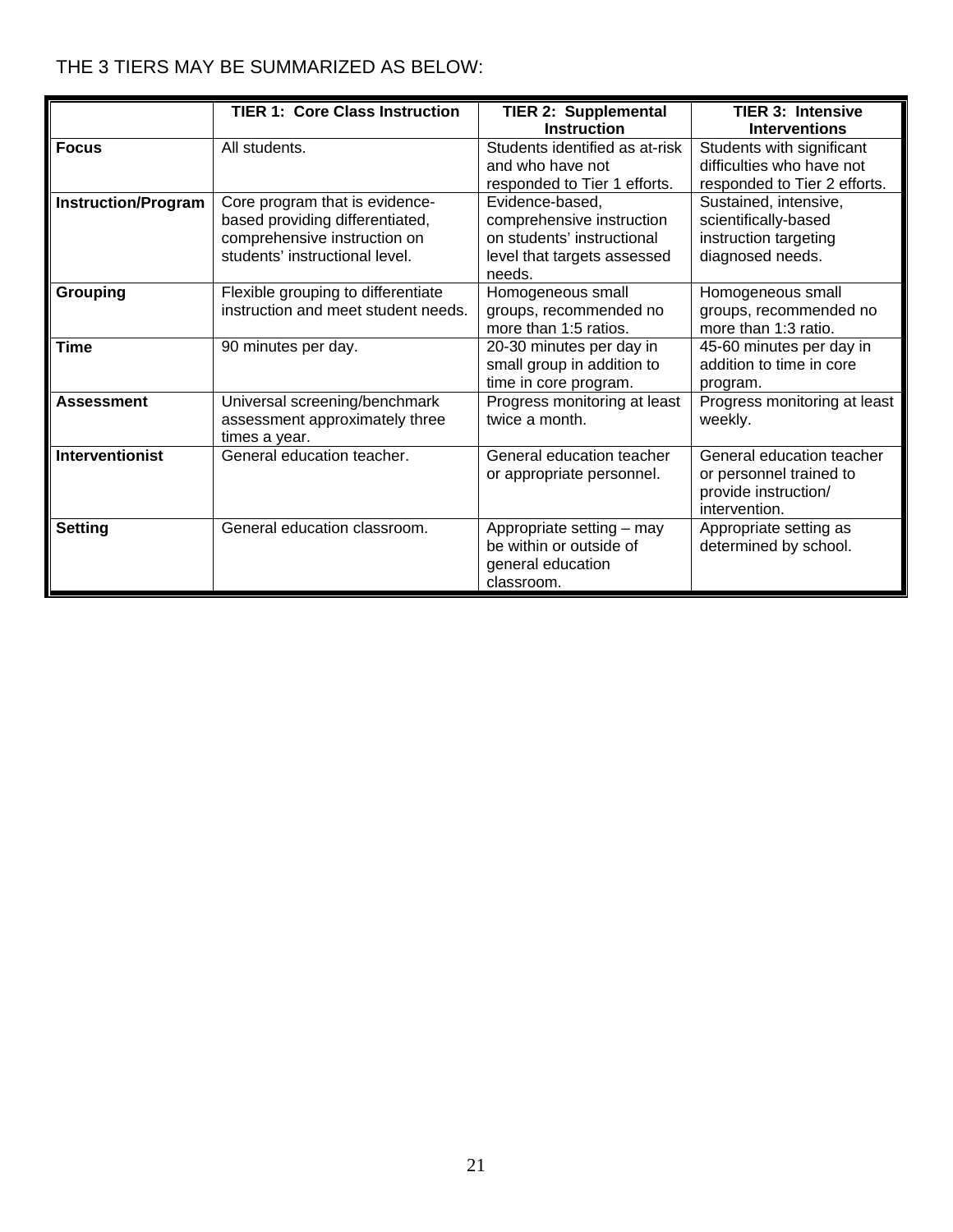### **ASSESSMENT/INTERVENTION LIBRARY**

As part of the standard protocol method for Response to Intervention, schools should build an assessment/intervention library using the form on the following page. Assessments and interventions will vary depending on targeted deficit, school resources and grade level. School grade level teams, curriculum coordinators and reading coaches should build the assessment/intervention library by determining the specific screening assessments, diagnostic assessments, progress monitoring assessments and academic/behavioral interventions available at their individual school. The district/school reading plan serves as one resource for reading interventions and assessments.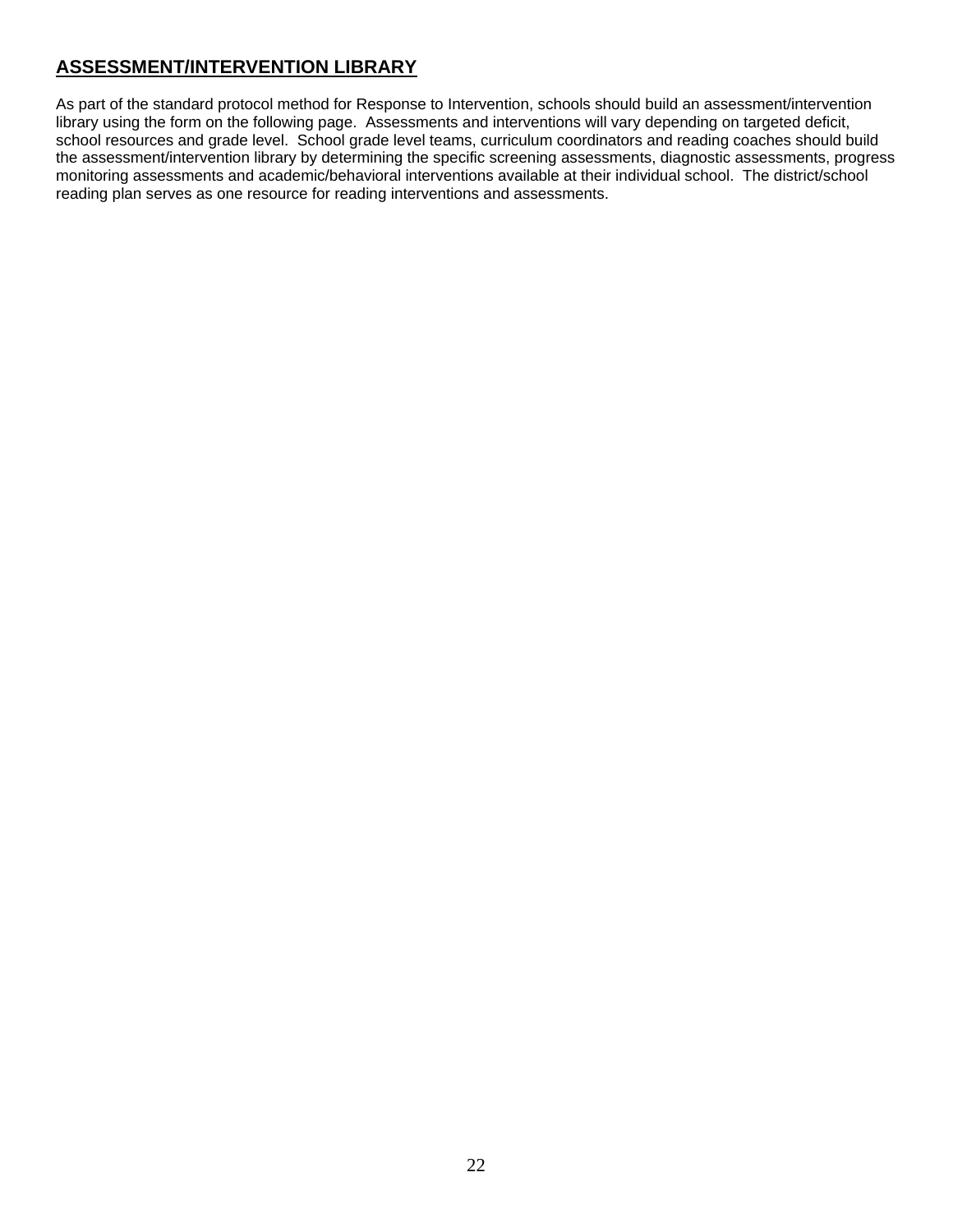# **Assessment/Intervention Library**

| School:<br><u> 1989 - Jan Stein Stein Stein Stein Stein Stein Stein Stein Stein Stein Stein Stein Stein Stein Stein Stein Stein Stein Stein Stein Stein Stein Stein Stein Stein Stein Stein Stein Stein Stein Stein Stein Stein Stein Stein</u> | Deficit:<br><u> Albert State Communication and the Communication of the Communication of the Communication of the Communication of the Communication of the Communication of the Communication of the Communication of the Communication of </u> |
|-------------------------------------------------------------------------------------------------------------------------------------------------------------------------------------------------------------------------------------------------|--------------------------------------------------------------------------------------------------------------------------------------------------------------------------------------------------------------------------------------------------|
| <b>Grade Level:</b>                                                                                                                                                                                                                             |                                                                                                                                                                                                                                                  |
|                                                                                                                                                                                                                                                 |                                                                                                                                                                                                                                                  |

| <b>Screeners/Diagnostic Assessments:</b> |  |
|------------------------------------------|--|
|                                          |  |
|                                          |  |
|                                          |  |
|                                          |  |
|                                          |  |

| Interventions: |  |
|----------------|--|
|                |  |
|                |  |
|                |  |
|                |  |
|                |  |
|                |  |
|                |  |
|                |  |
|                |  |
|                |  |
|                |  |
|                |  |
|                |  |

| <b>Progress Monitoring Assessments:</b> |
|-----------------------------------------|
|                                         |
|                                         |
|                                         |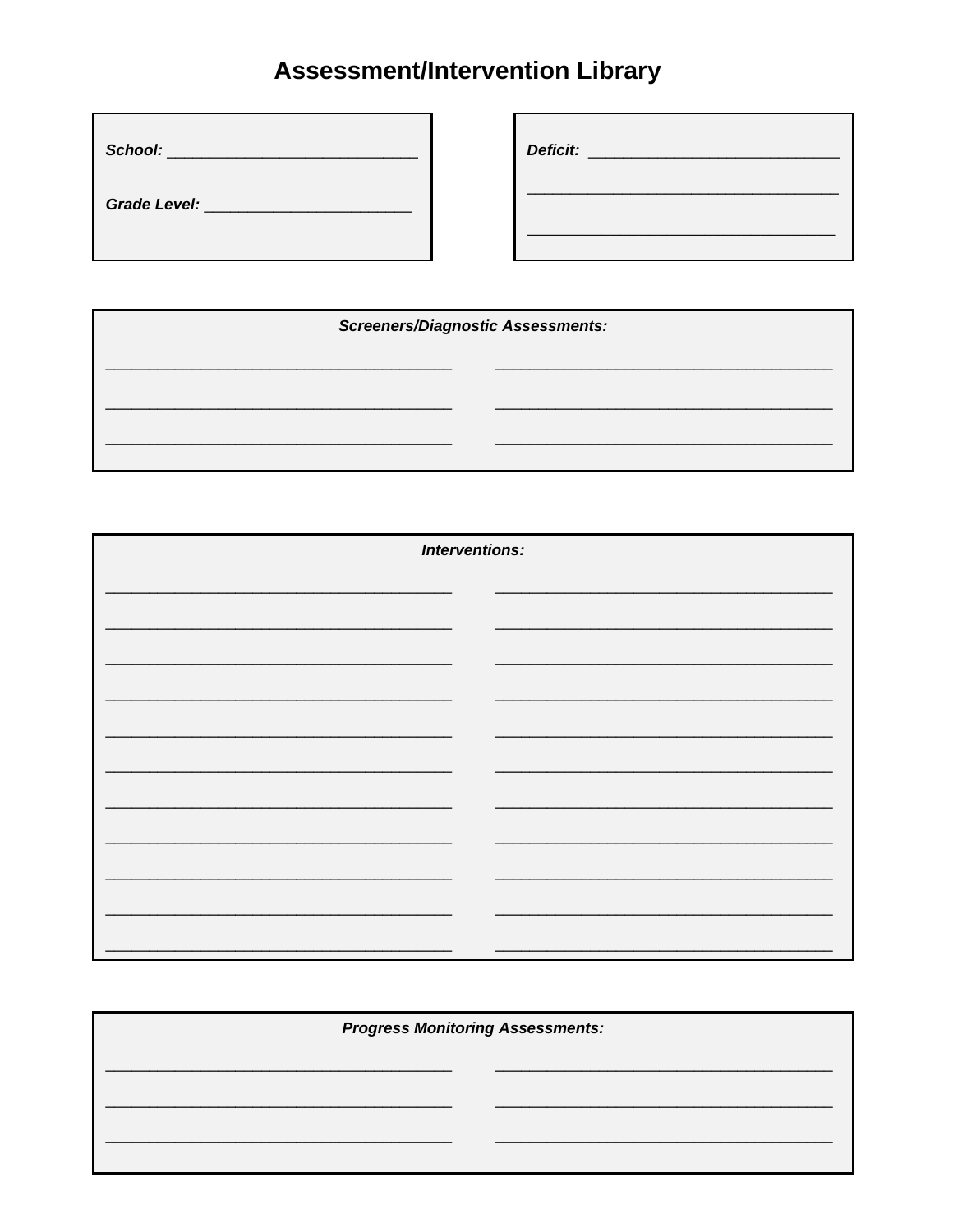### **GRAPHS**

Graphs are required to illustrate progress monitoring. Florida Administrative Code Rule 6A-6.0331 (General Education Intervention Procedures, Identification, Evaluation, Reevaluation and the Initial Provision of Exceptional Education Services) states "Pre-intervention and ongoing progress monitoring measures of academic and/or behavioral areas of concern must be collected and communicated to the parents in an understandable format."

Florida Administrative Code Rule 6A-6.03018 (Exceptional Education Eligibility for Students with Specific Learning Disabilities) states that data-based documentation must be provided to parents "of repeated measures of achievement at reasonable intervals, graphically reflecting the student's response to intervention during instruction."

Graphic representations are an effective means of presenting data to parents and others. A specific method of graphing is not dictated, but the method should be "functional" for all users. Graphs should include individual student response data, aim lines and trend lines. The graphs should allow for group comparisons. Graphic representations of the student's level of performance and rate of progress are to be made available to parents each time the team uses the data to make decisions.

The following is an example of reading fluency progress using the *My Sidewalks* program as an intervention for fourteen weeks. The graph illustrates the student's progress, expected benchmarks and projected aim line. This graph was prepared using the Excel program. Graphs may be produced by hand or using additional programs such as ChartDog.

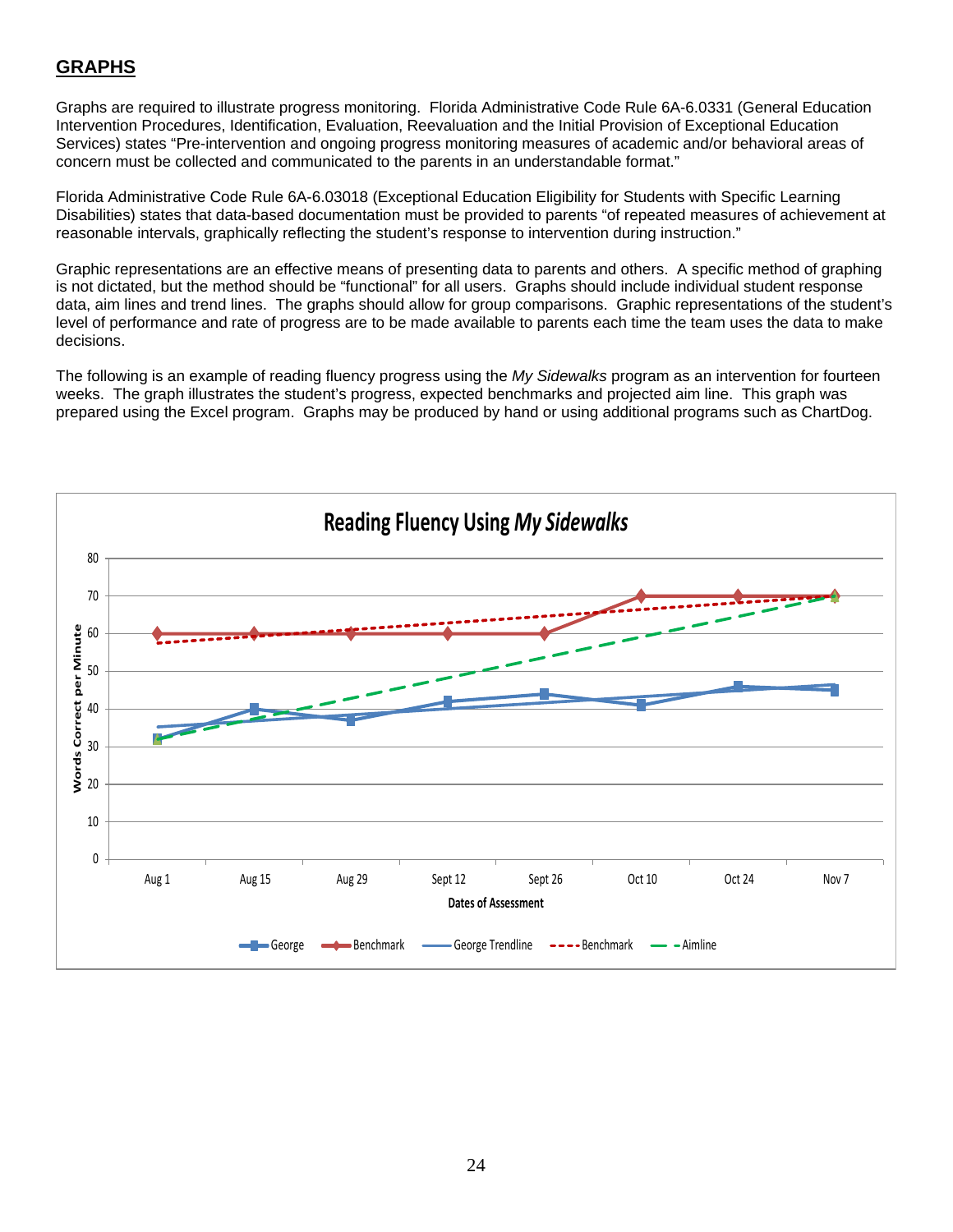# **RtI Team/Responsibilities**

The School Response to Intervention team consists of both core members and temporary members. Core members should remain as consistent members of the team and participate in all RtI meetings. Temporary members attend RtI meetings on an as-needed basis depending upon the specific child involved.

#### **Core Members** include:

- Principal or Assistant Principal
	- o Facilitate implementation of RtI in the school.
	- o Provide and/or coordinate continuous professional development.
	- o Attend RtI meetings to be active in the RtI change process.
	- o Monitor fidelity of interventions in school.
	- o Assign paraprofessionals to support implementation of RtI in the classrooms to the extent possible.
	- o Provide for class coverage as needed during RtI meetings.
- School Counselor
	- o Serve as chairperson for the RtI team.
	- o Oversee scheduling of RtI meetings.
	- o Store RtI folders and data as the process progresses.
	- o Maintain documentation log of students involved in RtI process.
	- o Obtain parent permission for screenings.
	- o Contact parents with dates/times of RtI meetings.
	- o Conduct social/developmental history interviews.
	- o Aid with development of intervention plan.
	- o Assist with RtI training.
- General Education Teacher
	- o Aid with development of intervention plan.
	- o Provide support to classroom teacher.
- **ESE Teacher** 
	- o Aid with development of intervention plan.
	- o Provide support to classroom teacher.

#### **Rotating members** include:

- Classroom Teacher
	- o Administer core curriculum with adjustments for students not making sufficient progress.
	- o Analyze data from screeners (FAIR, FCAT, SAT-10, etc.)
	- o Complete Tier 1 Screeners/Observations and Student Record Review for students referred to RtI team.
	- o Collect baseline data during Tier 1.
	- o Contact parents during Tier 1.
	- o Notify guidance counselor of need for screenings on referred students.
	- o Complete Intervention Referral and Request for RtI meeting.
	- o Complete Initial Functional Behavior Assessment as needed.
	- o Collect progress monitoring data.
	- o Aid with development of intervention plan.
- Curriculum Specialist
	- o Provide knowledge of classes/programs at school site.
	- o Assist with scheduling.
	- o Help identify strategies, materials and resources for interventions.
	- o Aid with development of intervention plan.
- Reading Coach
	- o Assist with development of reading interventions and intervention plan.
	- o Help identify strategies, materials and resources for interventions.
	- o Provide assistance with reading assessments.
	- o Provide RtI training.
- Speech/Language Pathologist
	- o Administer screenings as needed.
	- o Assist with the development of interventions from their area of expertise.
- School Psychologist
	- o Contribute knowledge of RtI process, evaluation of outcomes, data collection and data analysis.
	- o Help identify strategies, materials and resources for interventions.
	- o Aid with the review of progress monitoring data.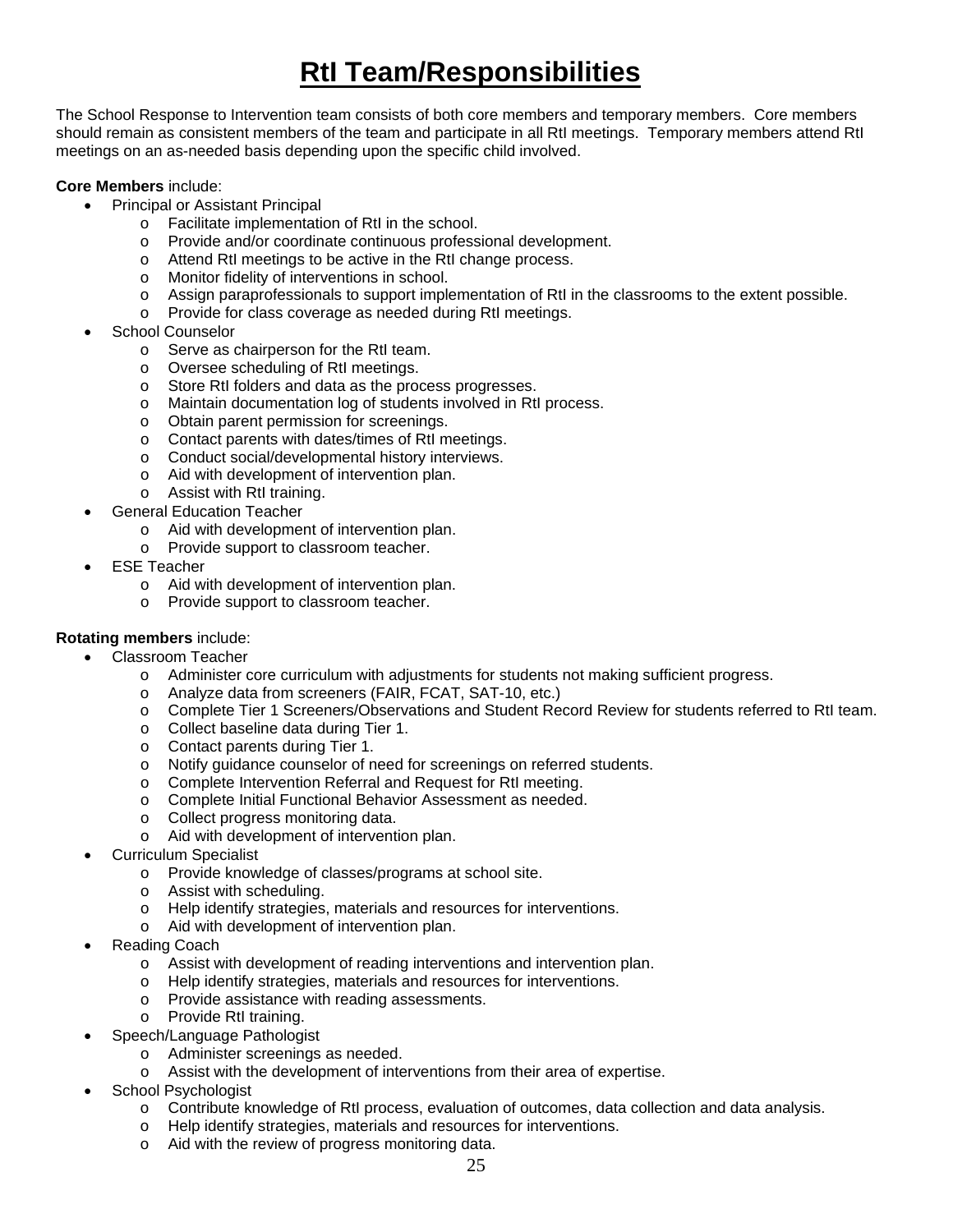- o Incorporate RtI data when guiding a possible ESE referral.
- o Assist with RtI training.
- School Nurse/Social Worker/ELL specialist
	- o Serve as resource person when needed for specifically related referrals.
- **Parent** 
	- o Provide valuable input with regard to child.
	- o Support RtI interventions.

The following **roles/duties** are recommended for an RtI team. Each school team may select members to serve in each role capacity.

- **Chairperson** 
	- o Coordinates completion of RtI documentation.
	- o Houses RtI documentation as completed.
	- o Notifies RtI team members of dates, times and locations of meetings.
	- o Outlines meeting agendas.
	- o Coordinates class coverage when needed.
	- o Coordinates completion of ESE paperwork IF required.
- **Facilitator** 
	- o Establishes and maintains a supportive atmosphere.
	- o Keeps the meeting goal-oriented by following agenda.
	- o Pays special attention to group problem-solving process.
	- o Attempts to elicit appropriate level of agreement during the process.
	- o Helps resolve conflicts in the group.
- **Recorder** 
	- o Keeps accurate and concise record of RtI meetings by completing the Response to Intervention Plan Progress Report.
	- o Seeks clarification of key information.
	- o Assures all relevant information is obtained and recorded.
- Time Keeper
	- o Monitors how far the team has progressed following the guidelines of the RtI meeting format.
	- o Prompts team to remain focused on the issue at hand.
	- o Helps team reach closure when time is diminishing.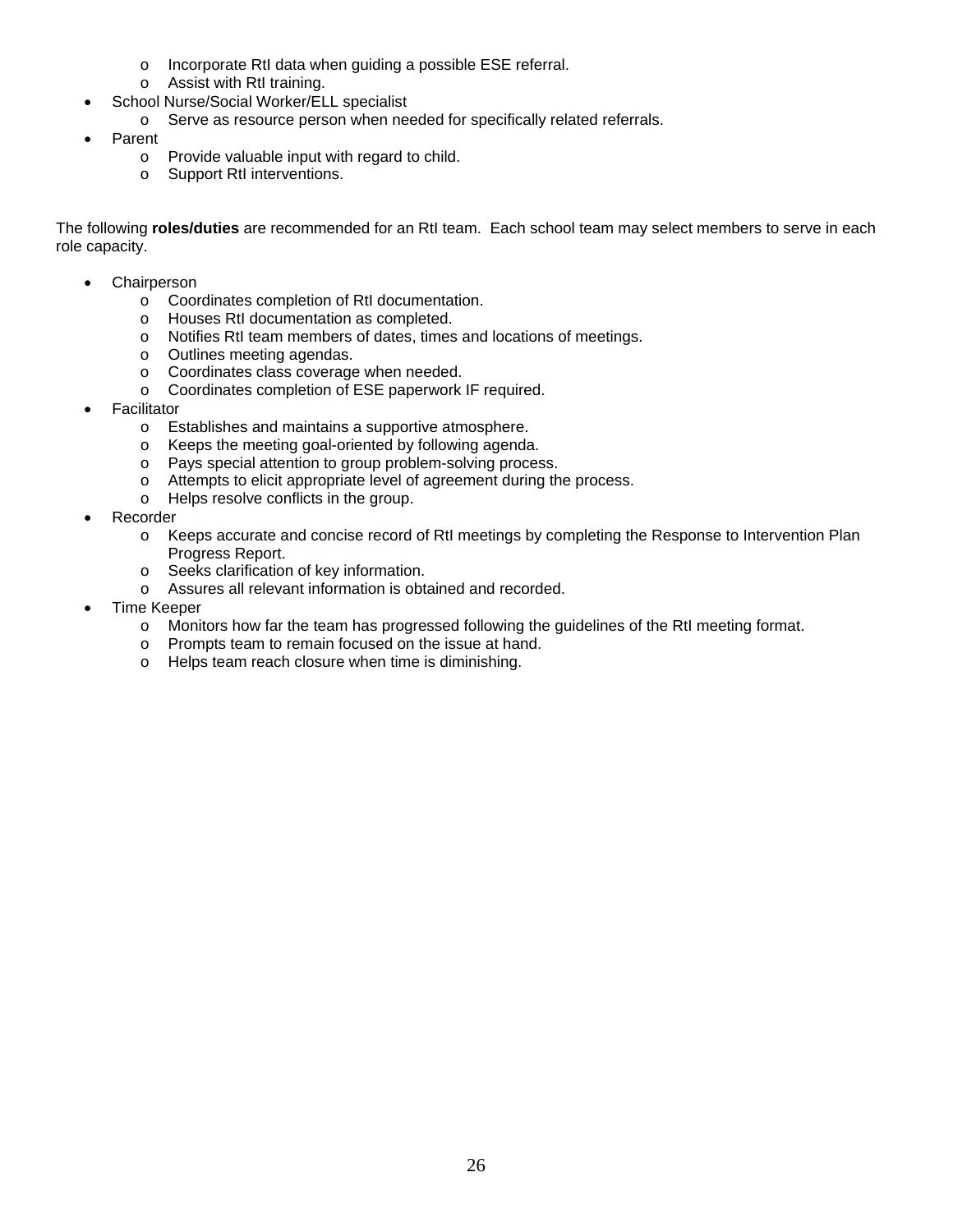# **RtI Meeting Format**

### **Initial Meeting Agenda**

- 1 Introductions (~2 minutes)
	- a. Team members introduce themselves.
	- b. Facilitator reviews meeting agenda.
- 2 Review student strengths and talents (~3 minutes)
	- a. Team discusses student's strengths, talents and positive qualities.
	- b. Team identifies rewards or incentives that motivate the student.
- 3 Assess referral concern(s) (~3-5 minutes)
	- a. Chairperson, facilitator, referring teacher or parent (if referral source) summarizes referral concerns.
	- b. Other team members share additional concerns.
- c. Team members review relevant background information taken in part from the Tier 1 Student Record Review.
- 4 Review baseline and intervention data (~3-5 minutes)
	- a. Classroom teacher presents baseline data collected prior to meeting.
	- b. Classroom teacher summarizes accommodations/interventions implemented during Tier 1 prior to meeting.
- 5 Determine deficits and set goals (~5 minutes)
	- a. Team determines specific skill deficits.
	- b. Team members devise realistic, observable and measurable goals for improvement.
- 6 Design an intervention plan (~5-10 minutes)
	- a. Team members develop at least one intervention that addresses skill deficit.
	- b. Team members determine who, where and how frequently the intervention will be implemented.
	- c. Team members determine appropriate method and schedule of progress monitoring.
- 7 Review intervention plan (~2 minutes)
	- a. Recorder reviews main points of intervention plan.
	- b. Facilitator elicits any final concerns or questions regarding the plan.
	- c. Chairperson schedules follow-up meeting with team members.

### **Follow-up Meeting Agenda**

- 1 Introductions (~2 minutes)
	- a. Team members re-introduce themselves.
	- b. Facilitator reviews meeting agenda.
- 2 Review referral concerns (~3 minutes)
	- a. Recorder briefly reviews initial meeting documentation.
	- b. Facilitator elicits any updated information since the initial meeting occurred.
- 3 Description of implementation of intervention plan (~5-10 minutes)
	- a. Classroom teacher discusses implementation issues and progress monitoring data.
	- b. Team members ask any questions necessary to clarify information.
- 4 Evaluation of plan effectiveness (~5 minutes)
	- a. Team members evaluate student progress by analyzing data obtained from progress monitoring.
	- b. Team members determine if student met goals.
- 5 Decision point (~10 minutes)
	- a. Team members make decision whether to discontinue interventions, modify/continue interventions or make ESE referral.
	- b. If interventions are modified or continued, a new intervention plan is drafted, reviewed and implemented.
	- c. If ESE referral is recommended, parents sign consent.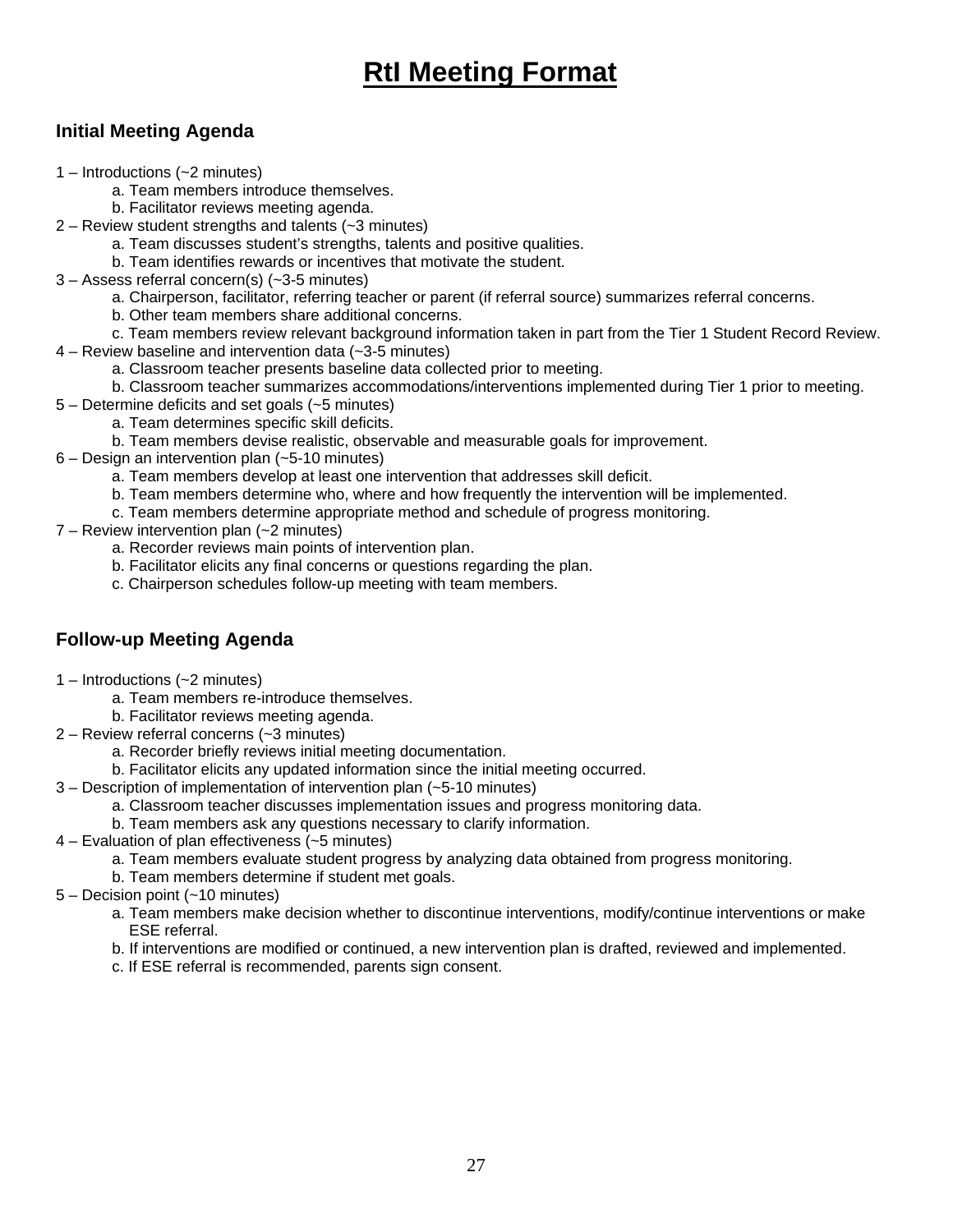# **Professional Development**

The district shall appoint a district level Response to Intervention team. Team members may include representation from curriculum, Title 1, and special education. Additional team members may include representatives of school and county level support such as school psychologist, speech/language pathologists and guidance counselors. The district team shall attend district meetings on RtI training as provided.

Professional development in the area of RtI shall be provided during pre-school to address general information. Specific training will be provided at each school by various persons trained as part of the Training of Trainers workshop. Individual schools will determine the method and scheduling of training.

On-going professional development will be provided through the district office.

The Florida RtI Introductory Training Online Course is a comprehensive online introduction to RtI. Incentives, such as a stipend and professional development hours, will be provided.

The Beliefs Survey assesses beliefs of educators important for establishing consensus regarding implementation of a PS/RtI model. The Perception of Practices Survey assesses educators' perceptions regarding the degree to which practices associated with a PS/RtI model are being implemented. The Perceptions of RtI Skills Survey assesses educators' perceptions regarding their ability to incorporate needed skills. Results of these surveys will help guide ongoing professional development.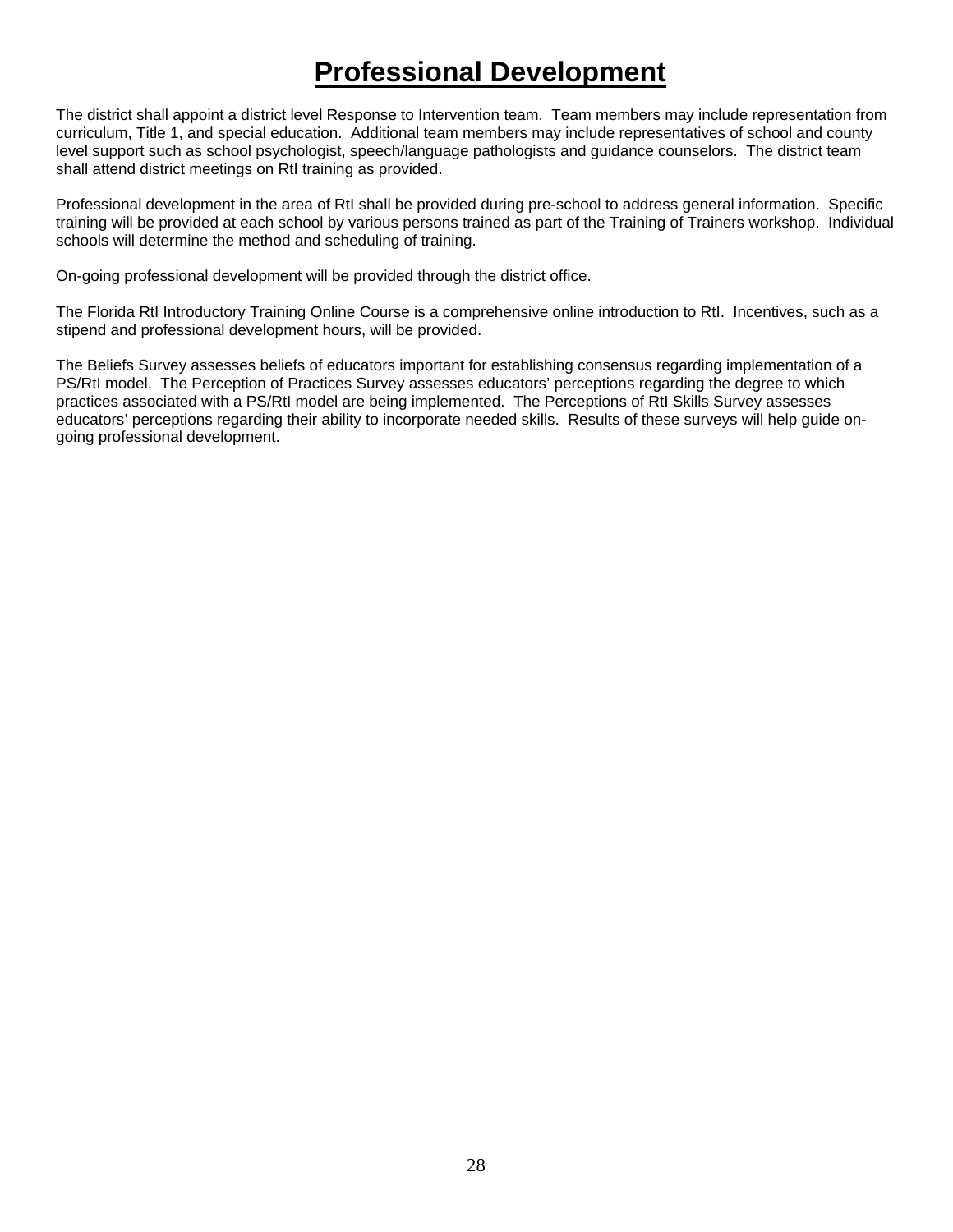# **Parent Involvement**

Both NCLB and IDEA require parental involvement. Florida Rule 6A-6.0331 states:

"Opportunities for parents to be involved in the process to address the student's areas of concern must be made available. In addition, there must be discussion with the parent of the student's responses to interventions, supporting data and potential adjustments to the interventions and of anticipated future action to address the student's learning and/or behavioral areas of concern. Documentation of parental involvement and communication must be maintained."

Parental/family involvement is critical to student progress and should be facilitated throughout the RtI process regardless of whether the parent or teacher initiated the concern. Parents can provide critical perspectives that may increase the efficacy of RtI interventions. Communication with the parent should take place at regular intervals or when instructional decisions are made based upon progress monitoring. Parents should always be invited to attend meetings. The RtI process does not supersede a parent's request for a comprehensive individual evaluation, but parents are encouraged to work with the school to implement interventions prior to referral.

The following table describes parent involvement throughout the RtI process in Holmes County.

| <b>TIERS</b>  | How parents should be involved.                                                                                                                                                                                                                                                                                                                                   |
|---------------|-------------------------------------------------------------------------------------------------------------------------------------------------------------------------------------------------------------------------------------------------------------------------------------------------------------------------------------------------------------------|
|               | At start of school year, a pamphlet is sent home describing the RtI process.                                                                                                                                                                                                                                                                                      |
| Tier 1        | The general education teacher verbally contacts parents concerning assessment history and baseline data<br>of classroom performance during the first nine-weeks of school.                                                                                                                                                                                        |
| <b>Tier 2</b> | Parents provide consent for screening. Parents are formally invited to attend the initial meeting of Tier 2<br>interventions. At the meeting, parents are encouraged to supply information about their child to aid in the<br>determination of appropriate interventions.                                                                                         |
| Tiers 2/3     | Parents are formally invited to attend the follow-up meeting of Tier 2 interventions. Progress monitoring<br>data is presented and efficacy of Tier 2 interventions is determined. This meeting may become the initial<br>meeting for Tier 3 interventions if the decision is made to provide more intensive interventions.                                       |
| <b>Tier 3</b> | Parents are formally invited to attend the follow-up meeting of Tier 3 interventions. All previous<br>documentation/interventions are reviewed. A decision is made to discontinue/continue/modify interventions<br>or refer for ESE evaluation. If ESE referral is recommended, parents sign consent and provide information<br>for social/developmental history. |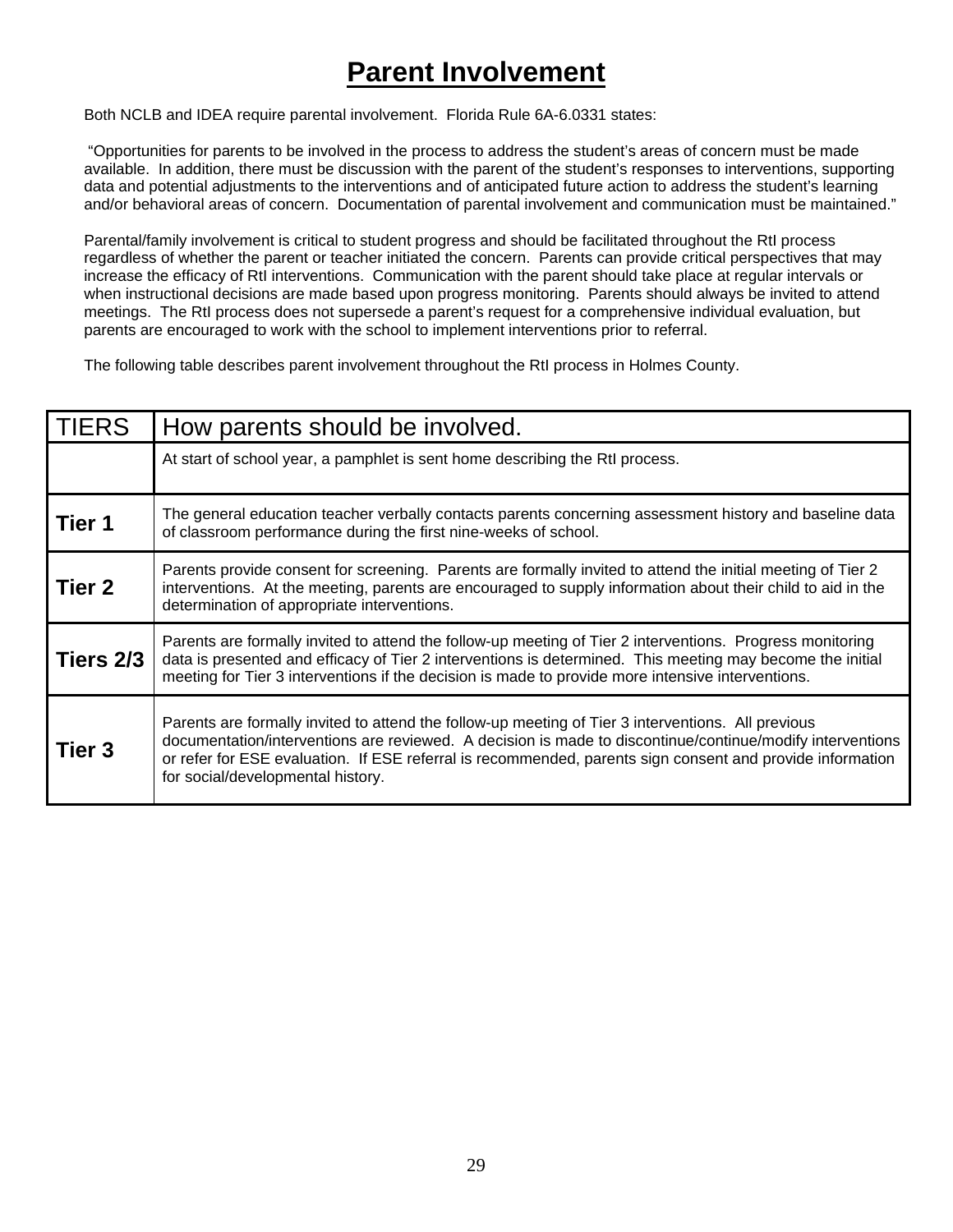# **Funding**

Potential funding sources for the implementation of Response to Intervention include the following:

- Title I, Title II and Title III Professional development, interventions, resources and materials can be paid from various title funds.
- Individuals with Disabilities Education Act IDEA, Part B funds may be used for professional development. Additionally, up to 15% of special education funds may be applied to develop and implement interventions for general education students who need additional academic and/or behavioral support.
- Annual School Improvement Allocations to School Advisory Councils If Rtl is included in a goal, objective or strategy of the School Improvement Plan, these funds may be used to fund the school's Response to Intervention.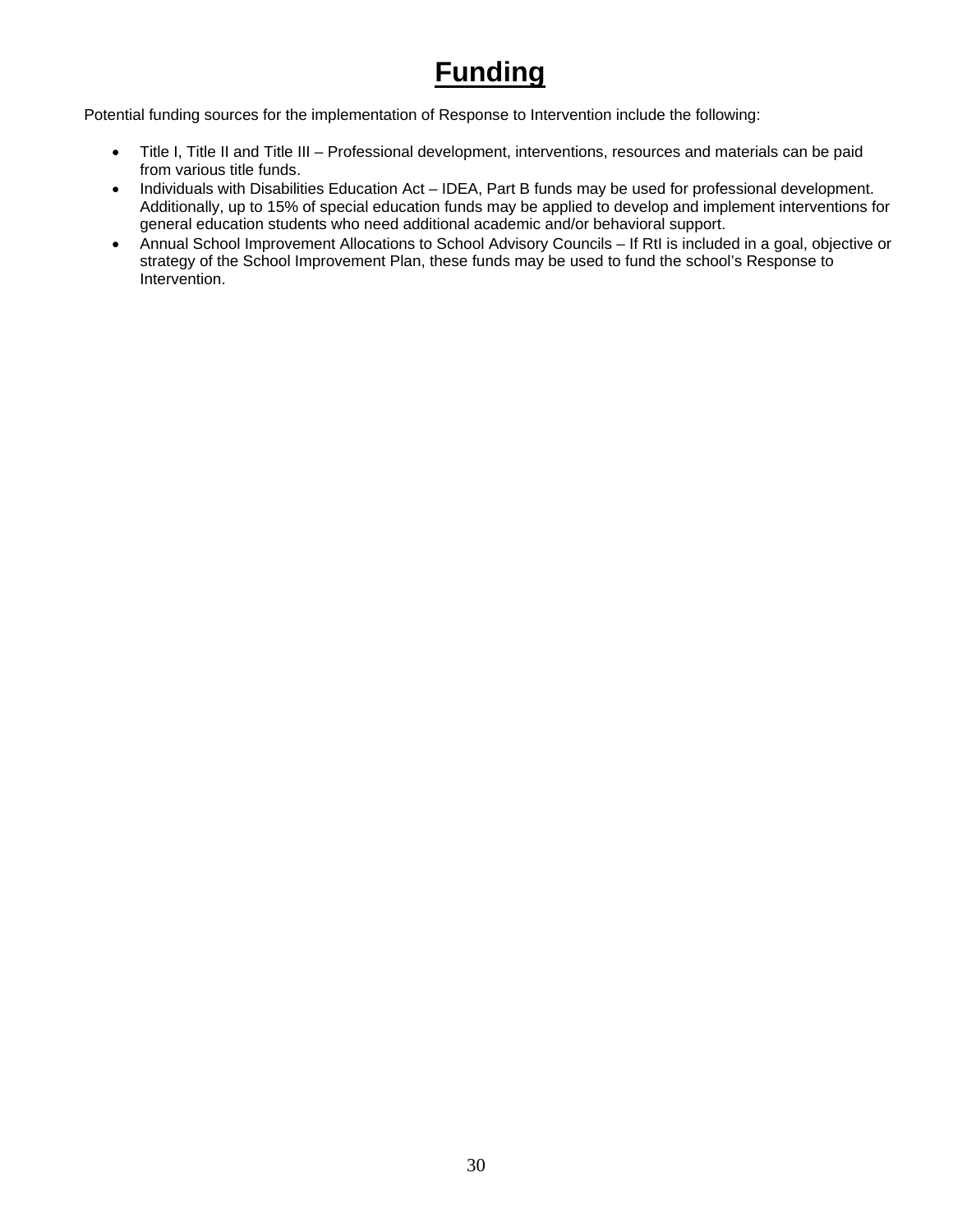### **RtI Glossary**

**Adequate Yearly Progress (AYP)** - A measurement defined by the federal No Child Left Behind Act that allows the U.S. Department of Education to determine how every public school and school district in the country is performing academically according to results on standardized tests.

**Baseline** – Data collected prior to the initiation of an intervention that is utilized for comparison with data collected during and/or after an intervention has been implemented.

**Behavior Intervention Plan (BIP)** – A behavior intervention plan is based on a Functional Behavior Assessment (FBA). It is developed from input of the teacher, parent and/or child and frequently includes student observations. The plan includes positive behavior supports (PBS), identified skills for school success, and specific strategies for behavioral instruction.

**Benchmark** - A standard that has been correlated to successful outcomes (e.g., 40 words read correctly per minute at the end of first grade is a performance that is correlated with later reading success; hence, it is often used as a benchmark to identify struggling readers).

**Core Curriculum** – Curriculum delivered to all students. It should be effective for approximately 80% of all students.

**Curriculum Based Assessment (CBA)** - Measurement that uses direct observation and recording of a student's performance in the local curriculum as a basis for gathering information to make instructional decisions

**Curriculum-Based Measurement (CBM)** - Refers to the process of brief, timed measurement of child performance using materials that either come from, or are similar to, materials used during the child's regular instruction. CBM is used to assess a student's level of performance as well as his/her progress toward a specific goal. CBM is standardized, may be criterion- and norm-referenced and is frequently used within most Response to Intervention (RtI) models to provide the data upon which decisions are made concerning the need for intervention, referral for evaluation and eligibility.

**Data Point** – A score on a progress monitoring assessment. Multiple data points are needed to determine whether or not a student is responding positively to an intervention.

**Data-Driven Decision Making** – The process of planning for student success (both academic and behavioral) through the use of ongoing progress monitoring and analysis of data

**Diagnostic Assessment** – Assessments that help teachers plan instruction by providing specific or in-depth information about targeted skills or instructional needs of students.

**Direct Instruction** - An instructional method grounded in applied behavior analysis. Direct instruction divides skills into component skills and focuses on building fluency on each component skill in a hierarchical manner until the target skill is established. This method includes rapid pacing, individual and group response opportunities, frequent and immediate corrective feedback and contingencies to maintain motivation to respond.

**Discrepancy Statement** – A clear and measurable statement of student performance as compared to same-age peer performance.

Behavior example: When observed in circle time, Billy is on-task 30% of the time compared to classmates who are ontask 88% of the time.

Academic example: Susan, a third grader, is reading 65 correct words per minute (cwpm). Her peers are currently reading 95 correct works per minute (cwpm).

**Duration** – How long a behavior or an intervention occurs. "Sufficient duration" is dependent on the program or strategy being used, the age of the student, and the type and severity of the problem. Many research-based programs provide guidelines or recommendations for duration.

**Early Intervention** – Decisions are made in the early grades for the provision of targeted interventions that are carefully structured and designed.

**Fidelity** – Fidelity refers to the accuracy, and attentiveness with which an intended research design for instruction and/or intervention is implemented. This means that the intervention is implemented as the research base indicates. To support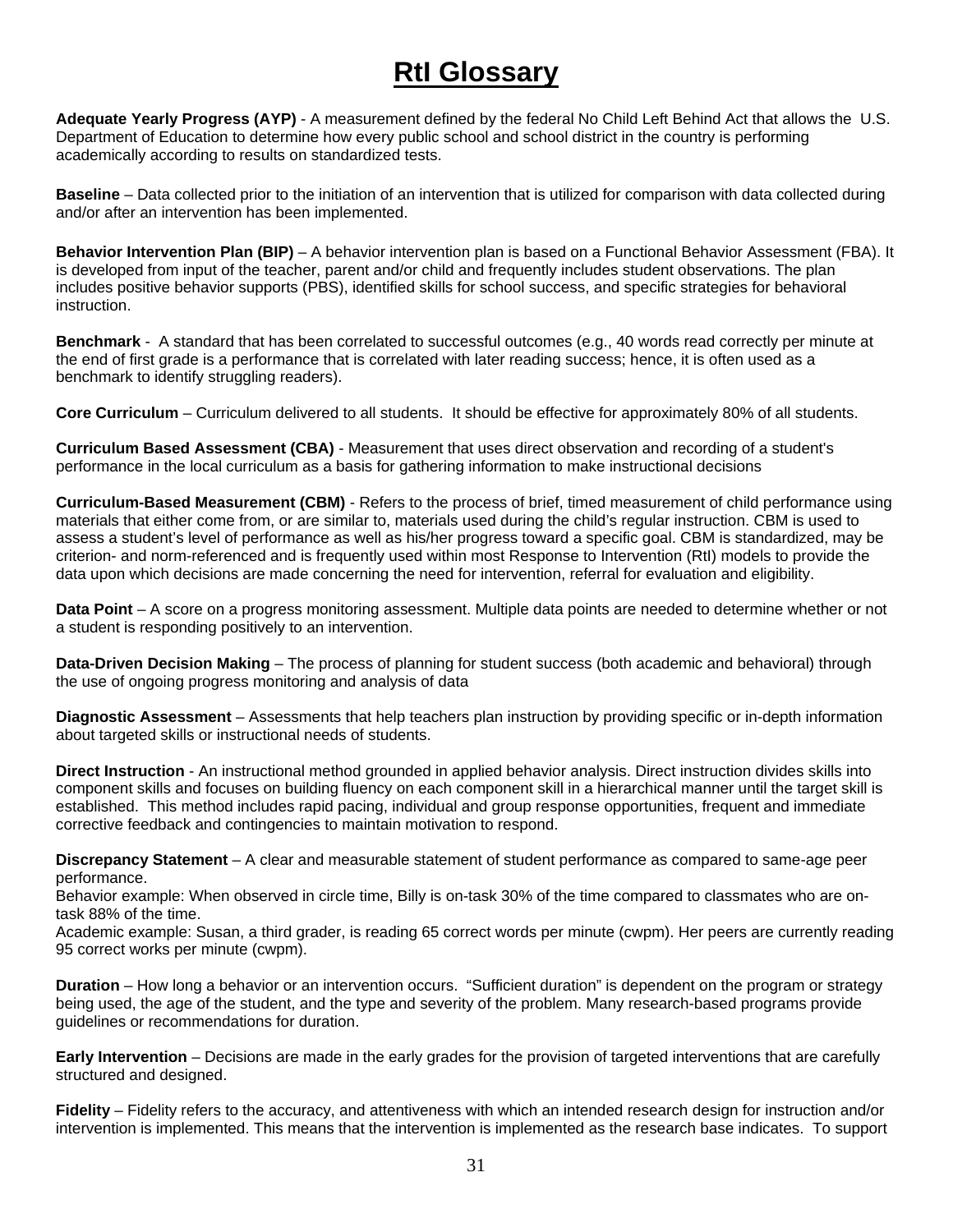standardization, the person providing the intervention must generally follow a prescribed protocol in order to ensure a program or strategy's fidelity.

**Frequency** – How often a behavior or an intervention occurs.

**Functional Behavior Assessment (FBA)** – This assessment is the process of determining the cause (or "function") of behavior before developing a Behavior Intervention Plan. The intervention or BIP is based on the hypothesized cause (function) of behavior. The FBA is generally administered in Tier II by the assigned person at the school when behavior is being examined.

**Gap Analysis** - Gap Analysis allows us to measure the difference between the student's current level of performance and benchmark expectations.

**Individuals with Disabilities Education Act (IDEA)** - Is a United States federal law that governs how states and public agencies provide early intervention, special education, and related services to children with disabilities. It addresses the educational needs of children with disabilities from birth to age 21 in cases that involve 13 specified categories of disability.

**Intensity** – The adjustment of duration, length, and teacher-to-student ratio for a child's academic of behavioral needs.

**Intensive Intervention** - Interventions are considered more intensive if they require more adult supervision, an increased amount of modifications to the curriculum and/or many resources to conduct.

**Intervention** – The systematic and explicit instruction provided to accelerate growth in an area of identified need. They are designed to improve performance relative to a specific, measureable goal. Interventions are based on valid information about current performance, realistic implementation, and include ongoing student progress monitoring.

**IQ-Achievement Discrepancy** - Historically, the means by which a student is diagnosed with a learning disability. If the student's academic achievement scores is significantly below average for his/her age group and significantly below expected achievement based upon his/her estimated intelligence.

**Office of Special Education Programs (OSEP)** – Is dedicated to improving results for infants, toddlers, children and youth with disabilities ages birth through 21 by providing leadership and financial support to assist states and local districts.

**Performance Deficit** - A performance problem defined as performance lower than that expected based on the student's capability (sometimes referred to as a motivational deficit or a "won't do" problem). This type of learning problem requires a motivation-building intervention.

**Problem-Solving Process** – Assumes that no given intervention will be effective for all students and generally has four stages (problem identification, problem analysis, plan implementation, and plan evaluation). It is sensitive to individual student differences and depends on the integrity of implementing interventions

**Progress Monitoring** - The process used to monitor implementation of specific interventions.

better on the end of unit test on numerical operations.

**Response to Intervention (RTI)** - Practice of providing high quality instruction and interventions matched to student need, monitoring progress frequently to make changes in instruction or goals and applying child response data to important educational decisions.

**Skill Deficit** - Poor performance that is caused by lack of skill (as opposed to lack of motivation, sometimes called a "can't do" problem). Skill deficits require skill-building interventions.

**Scientific, Research-Based Instruction** - Refers to specific curricula and educational interventions that have been proven to be effective—that is, the research has been reported in scientific, peer-reviewed journals.

**Specific, Measurable Outcome** –The statement describing the single, specific, desired result of an intervention. To be measurable, the outcome should be expressed in observable and quantifiable terms. Example: John will demonstrate mastery of grade-level basic math calculation skills as evidenced by a score of 85% or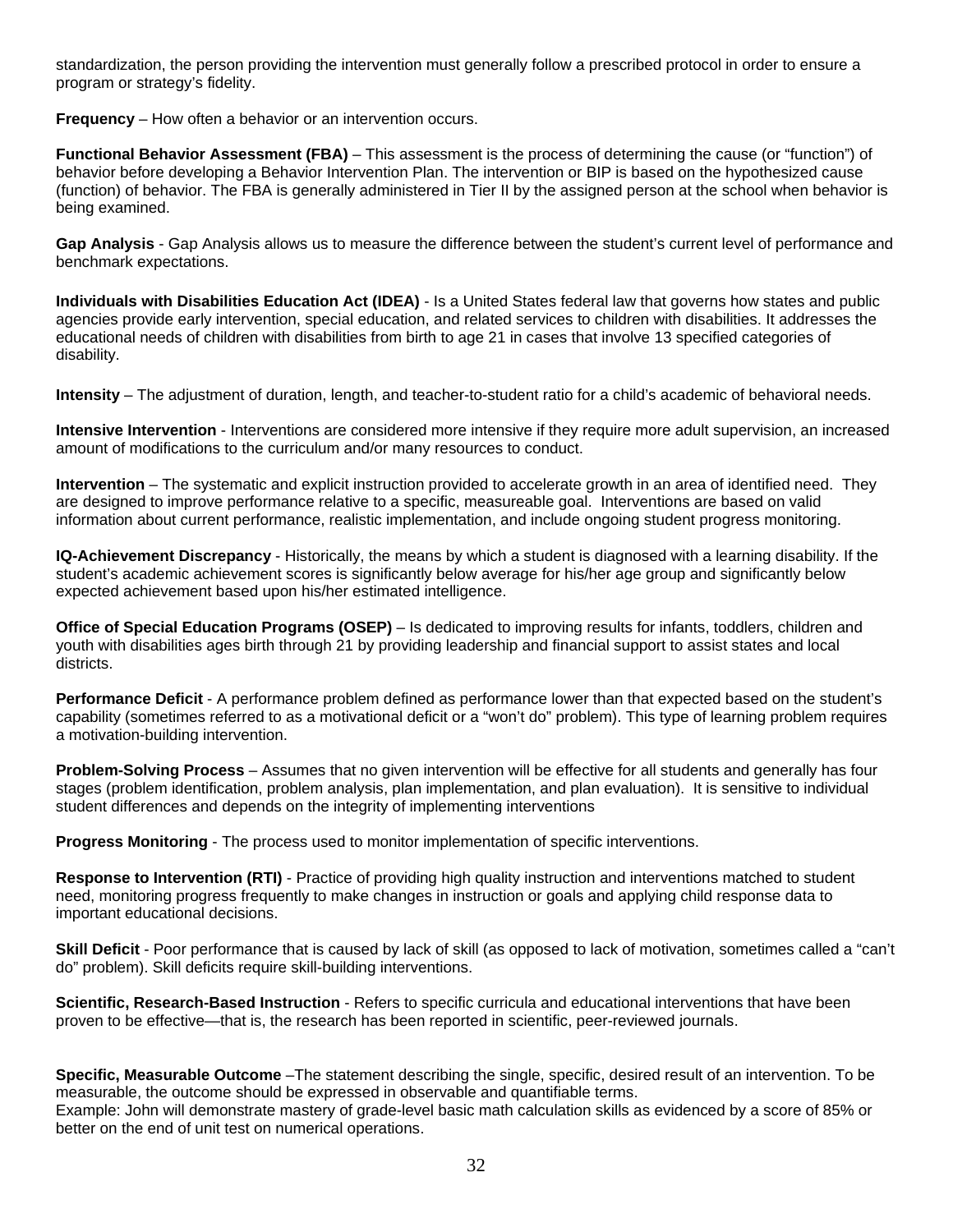**Standard Protocol Intervention** - Use of the same empirically validated intervention for all students with similar academic or behavioral needs.

**Tiered Model** - Common model of three or more tiers that delineate levels of instructional interventions based on student skill need

**Tier I (Universal) Intervention/Instruction –** Instruction provided to all students in the classroom.

**Tier Two Strategic Interventions** - Tier II interventions are to be implemented when assessment indicates that a student is not making adequate gains from universal instruction alone. They are generally smaller group interventions designed to meet the specific needs of a student and his/her peers with similar needs. These interventions MUST be research based. It typically includes less than 20% of all students. Tier two interventions do NOT replace core instruction, but support it by focusing upon specific deficits. Attendance/delivery of intervention is documented.

**Tier Three Intensive Interventions** - Tier III Interventions are those which offer a student highly individualized, systematic and explicit instruction in an area of assessed need and generally involve less than 5% of all students. Interventions are specifically matched to student needs through a task analysis of the learning or behavioral problem and should be conducted by a highly qualified teacher or trained professional in a small group.

**Universal Screening** – A step taken by school personnel approximately three times a year to determine which students are "at risk" for not meeting grade level standards or those who have behavioral or emotional problems that may interfere with their learning. Universal screening can be accomplished by reviewing recent results of state tests, or by administering an academic or behavioral screening test to all students in a given grade level. Those students whose test scores or screening results fall below a certain cut-off are identified as needing more specialized academic or behavioral interventions.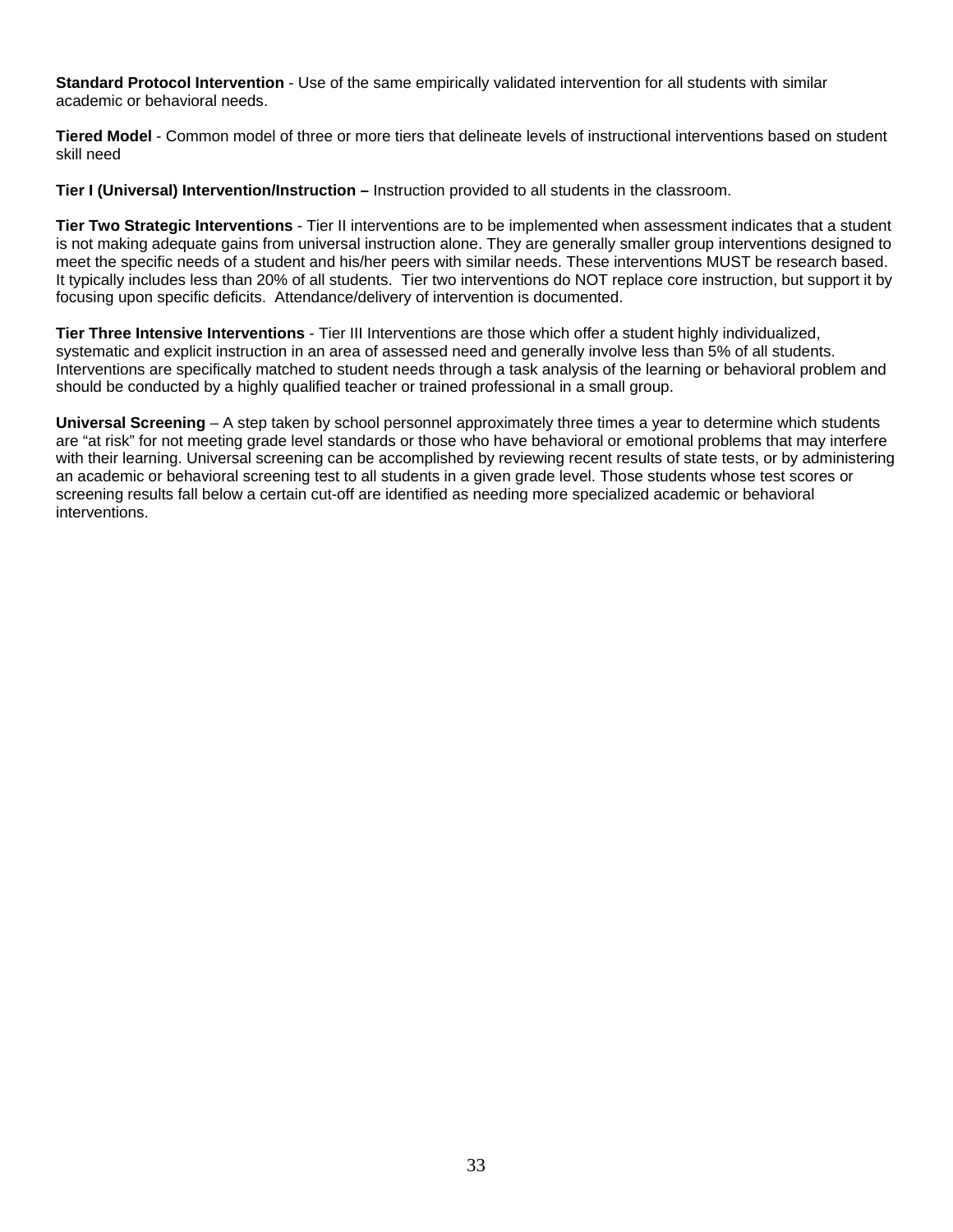# **Procedures/Forms**

The flow chart on the following page provides a step-by-step procedure for implementing the MTSS process to individual students. Schools and classroom teachers should keep in mind that the school or classroom should demonstrate approximately 80% success prior to applying Tiers 2 and 3 of the RtI process to individual students. If 80% of the school or classroom is not performing at the appropriate level, then whole-school or classrooms may need to be addressed.

The following forms are to be used as part of the MTSS process:

- MTSS 1 Student History
- MTSS 2 Observations
- MTSS 3 Problem Solving Worksheet
- MTSS 4 Tier 1 Comparison
- MTSS 5 Request for Intervention Team Meeting
- MTSS 6 Intervention Meeting Parent Invitation
- MTSS 7 Hearing/Vision Screenings
- MTSS 8 Parent Notification of Intervention Activities
- MTSS 9 Social/Developmental History
- MTSS 10 Tier II Supplemental/Strategic Interventions Plan
- MTSS 11 Tier II Small Group Intervention Documentation/Progress Monitoring
- MTSS 12 Intervention Documentation/Progress Monitoring Scores
- MTSS 13 Tier III Targeted/Intensive Interventions Plan
- MTSS 14 Tier III Intensive Intervention Documentation/Progress Monitoring
- MTSS 12 Intervention Documentation/Progress Monitoring Scores
- MTSS 15 Initial Functional Behavior Assessment Teacher Input
- MTSS 16 Positive Behavior Intervention Plan